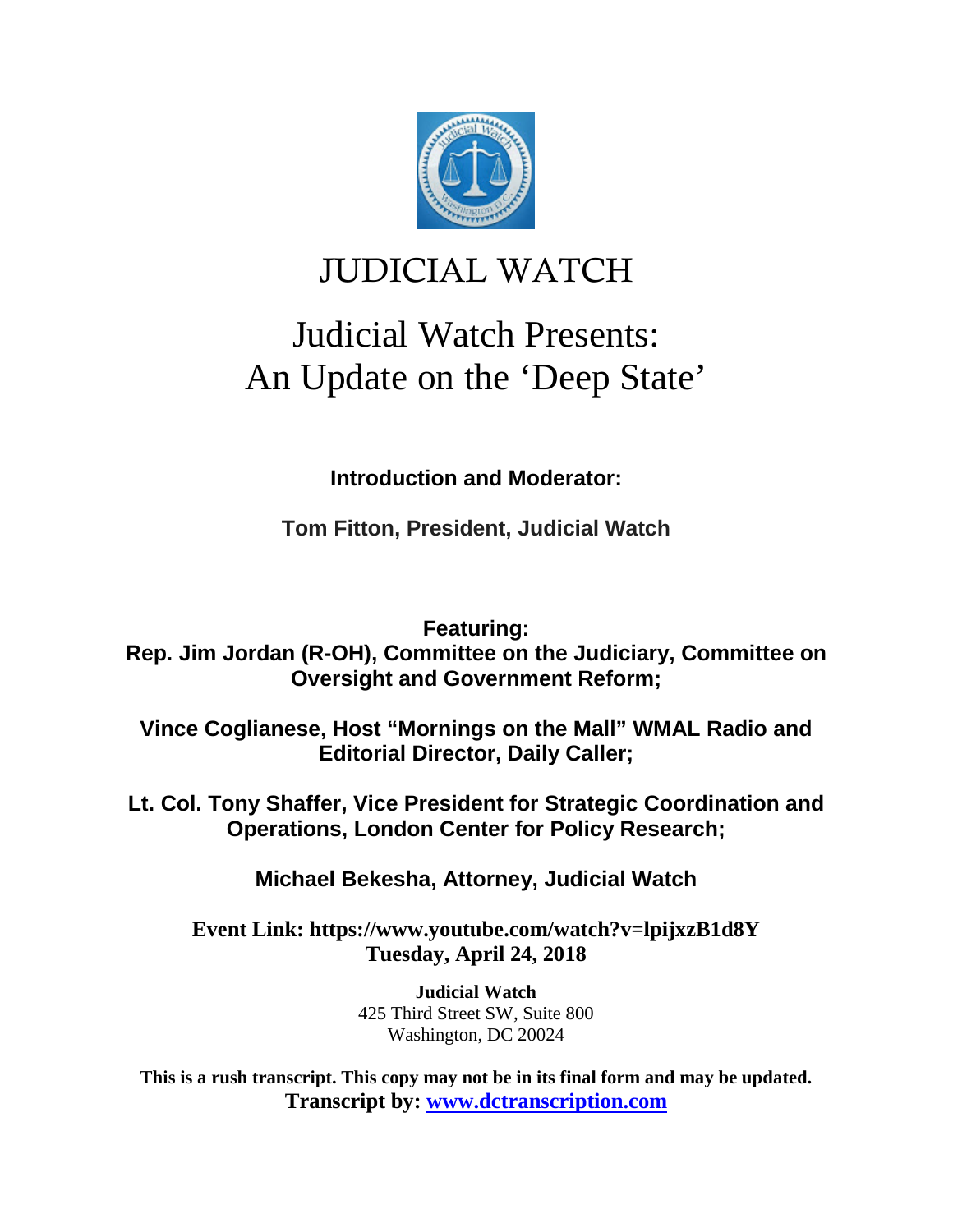TOM FITTON: Good afternoon, everyone. I'm Judicial Watch president Tom Fitton, with our educational panel talking about the Deep State – specifically, the Deep State update. We've got a great expert panel here, but before we get to them we want to introduce you to the program. Judicial Watch is a nonprofit educational foundation that seeks to uncover, more or less, what the government's up to. We try to sue the government when it does the wrong thing. To that end, we have dozens of lawsuits over what the government's been up to the last two years as it relates to the Clinton investigations and the Russia investigation.

And the Deep State is clearly out of control. You know, back in the day when we uncovered the Clinton email scandal, Judicial Watch fought tooth-and-nail against the State Department, the Justice Department, the FBI – you name it – for documents. Little did we know that as it was protecting Hillary Clinton back then, these agencies were also targeting her political opponent, Donald Trump. And since then, we've uncovered a scandal through the collective work of Judicial Watch and especially Congress – a scandal that's unparalleled in American history in terms of abuse of government officials, offices, and agencies to target the political opposition of a party in power; specifically, the Obama administration.

The Obama administration used the Justice Department, the FBI, and other agencies to target and spy on its political opposition, work with the political opponent of that person, Hillary Clinton and the Democratic National Committee, to launder intelligence from foreign nationals, and use that as a pretext to target and spy on Donald Trump and his associates.

It's an incredible story, one that deserves much attention. And in many ways, the top state initiated the activity that we are talking about – the corruption we are talking about. It begins with the Obama administration, the Obama White House, as I said, the top echelons of the FBI at the time, but it continues in the Deep State now.

And the Deep State, I think, can be fairly described as those individuals and agencies that are the permanent bureaucracy, the alternative government, those not part of the politicalappointee class that the president brings in when he comes into office. And the Deep State has always been there. They've always not liked conservative governments. They've always not liked Republicans. But with Donald Trump, they hate him. And as a result, they are willing to break the rules, bypass the rule of law to try to undo his presidency with an illicit effort to target him, prosecute him, and remove him from office, if need be, through impeachment.

And so this corruption has been front and center here in Washington, D.C. It's not about Russian collusion. You didn't hear me talk about Russian collusion because that's not the scandal. The scandal is the abuse of power in the government agencies that we are talking about at the highest levels.

And Judicial Watch has dozens of lawsuits trying to get information about what's going on. We've sued about what Robert Mueller's up to. We've sued over the James Comey memos. We've sued about Andrew McCabe, the number two official of the FBI. We've sued about the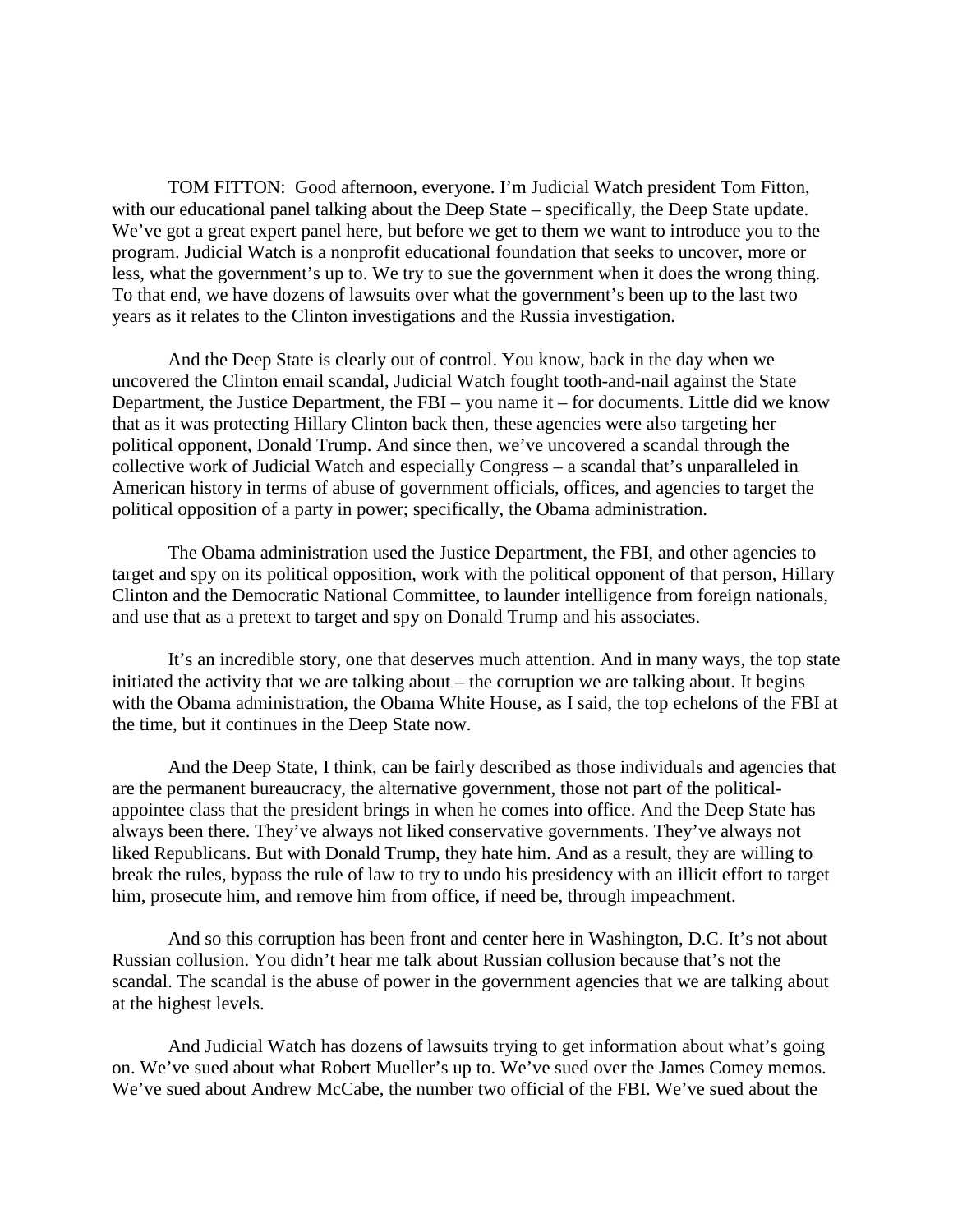text messages and the removal of Peter Strzok (sp), Alicia Page (sp), two top FBI officials who were anti-Trump, pro-Hillary Clinton partisans. We've sued the State Department for records about the dossiers it was (grading ?) targeting Donald Trump. We've sued the CIA and NSA over the unmaskings and the targeted leaks targeting president Trump. A real outrageous abuse of power and even worse an outrageous abuse – an outrageous refusal to obey the rule of law on transparency.

And I think one of the stories we'll be talking about is how the Deep State is bending over and backwards to protect Hillary Clinton by keeping information secret, but, also keeping information secret as a way to target President Trump because if the information came out – and it's coming out dribs and drabs – we know it would probably benefit President Trump in terms of his efforts to stave off this lawless attempt to remove him from the presidency.

So that being said, I want to introduce our special guests here. Joining us first on my far right is Lt. Col. Tony Shaffer, who is a retired U.S. Army Reserve lieutenant colonel. He gained some claim to fame back in – around the September 11th attacks. He was doing the Lord's work working for the Unites States government at the time. He wrote a book, "Operation Dark Heart," which exposed the Able Danger scandal, which was essentially the mishandling of classified information in a way that didn't allow us to protect ourselves from the 9/11 attacks. And since then he's been an able analyst of what's been going on here in Washington, and especially the abuses of the intelligence powers we have.

He is vice president for strategic coordination operations at the London Center for Policy Research. It is not London as in the U.K.; it's London as in Guy? Right?

TONY SHAFFER: No, Dr. Herb London.

MR. FITTON: Dr. Herb London.

Also joining us is Vince Coglianese, who is the speaker – who's been speaker of one of our panels way back when. Frankly, I don't remember way back when.

VINCE COGLIANESE: Yes, we were drunk. (Laughter.)

MR. FITTON: Speak for yourself. (Laughter.) He is co-host of one of the most influential radio shows here in Washington DC, "Mornings on the Mall" on WMAL, an he's editorial director of the Daily Caller. So, you know, Vince has been around. He's been at the Daily Caller for how many years now?

MR. COGLIANESE: For about seven years now.

MR. FITTON: Seven years. And he recently did a great video report on the Deep State, and so he's got some great insights to share with us today.

Also joining us today is one of the heroes in Congress for those concerned about the rule of law, Congressman Jim Jordan from Ohio. He serves on a Judiciary Committee and the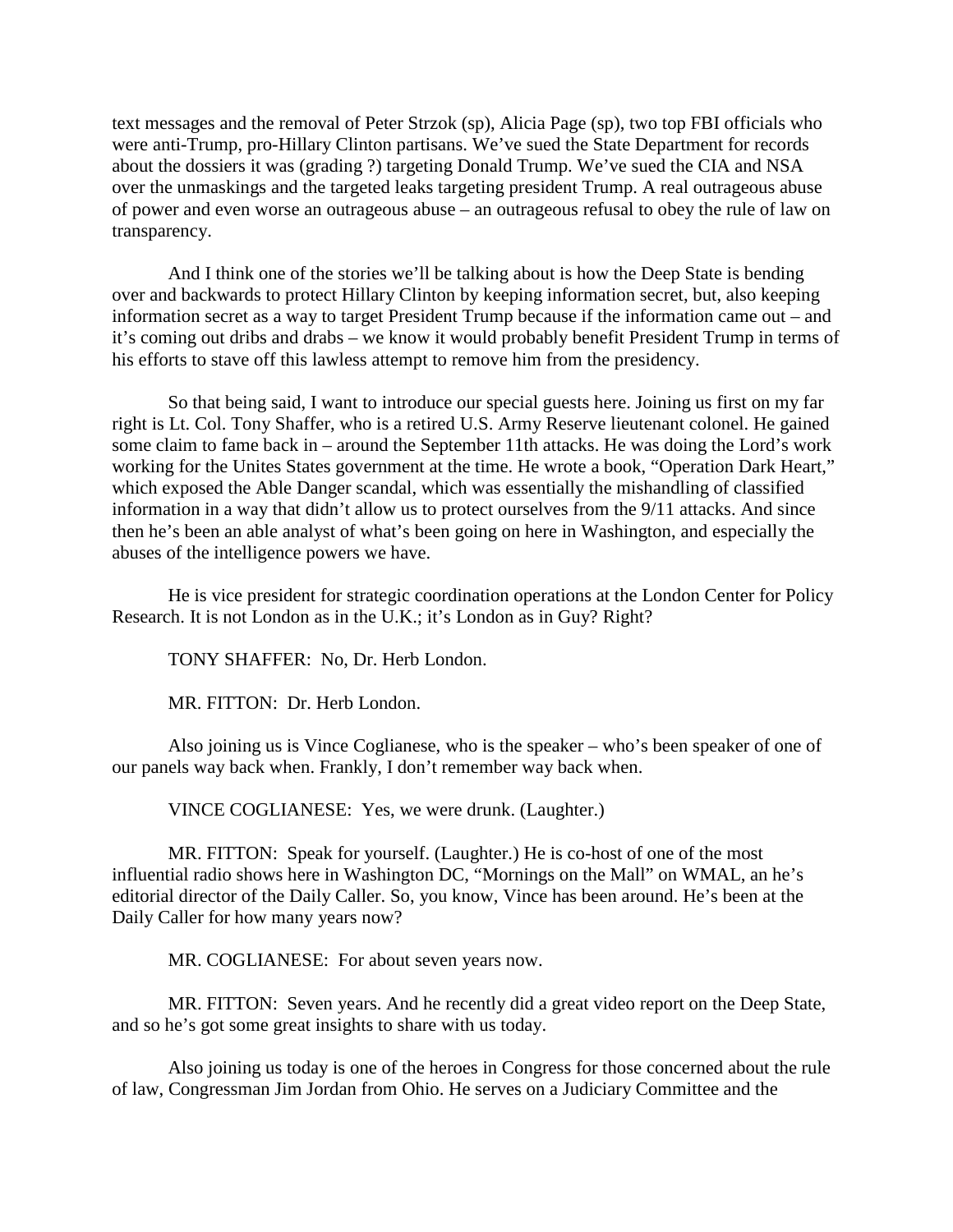Government Reform and Oversight Committee. And almost singlehandedly, along with about five or six other Members of the House, have been pressuring the Deep State to turn over information about what it's been – what it's up to. Comey memos, the dossier information – everything that you might want to be concerned about. Jim Jordan and his colleagues on the Hill are trying to use the powers that the Congress – that the Constitution entrusted to them to provide oversight over the executive branch abuses that we are concerned about today.

And now, as I said, Judicial Watch is on the front lines with lawsuits about the Deep State. Finding out what's going on with the Russia collusion, with Hillary Clinton. Finding on – finding out what's going on with the protection of Hillary Clinton and the various criminalities there, and finding out what's going on with the misconduct by top level officials at the FBI, the Justice Department, and elsewhere under president Obama, and frankly, a little bit under President Trump.

And so we file lawsuits. And one of the key attorneys that we have involved in filing those lawsuits is Michael Bekesha, who is I guess the senior attorney now at Judicial Watch. He's been here for almost ten years, and he went to Northwestern University for law, and so –

MICHAEL BEKESHA: For undergrad. Missouri for law school.

MR. FITTON: Oh, the other way around. So, anyway, he's well-schooled both legally and in the practice of battling government corruption. He's been on the front lines, as I said, on behalf of Judicial Watch. I get to come on and talk about all the good work that Michael and his colleagues are doing suing in court so you can find out what your government has been up to.

So a lot to talk about. I threw out a lot in my opening comments. I think we'll talk about it – the way this will go is we'll have our presenters give some opening remarks for a few minutes, and then we'll have some further discussion. Starting us off is Tony Shaffer, who, as I said, is on the front lines, has battled this Deep State before we even called it the Deep State –

MR. SHAFFER: That's right.

MR. FITTON: – back in the day. So he's a scarred battle veteran whose expertise we'll benefit from.

Thanks Tony.

MR. SHAFFER: Thank you, Tom, for having me today. Thank you, gentlemen, for being here – honored to be with you. I'd like to start with a metaphor of sorts, regarding a scenesetter, from a great movie called "Ice Station Zebra" from 1968.

There is a scene where they're at Ice Station Zebra and a character named David Jones, an MI6 operative played by Patrick McGowan, is talking to captain James Faraday, the American captain, played by Rock Hudson, about how a Russian spy made it to Zebra, up on top of the world at the North Pole.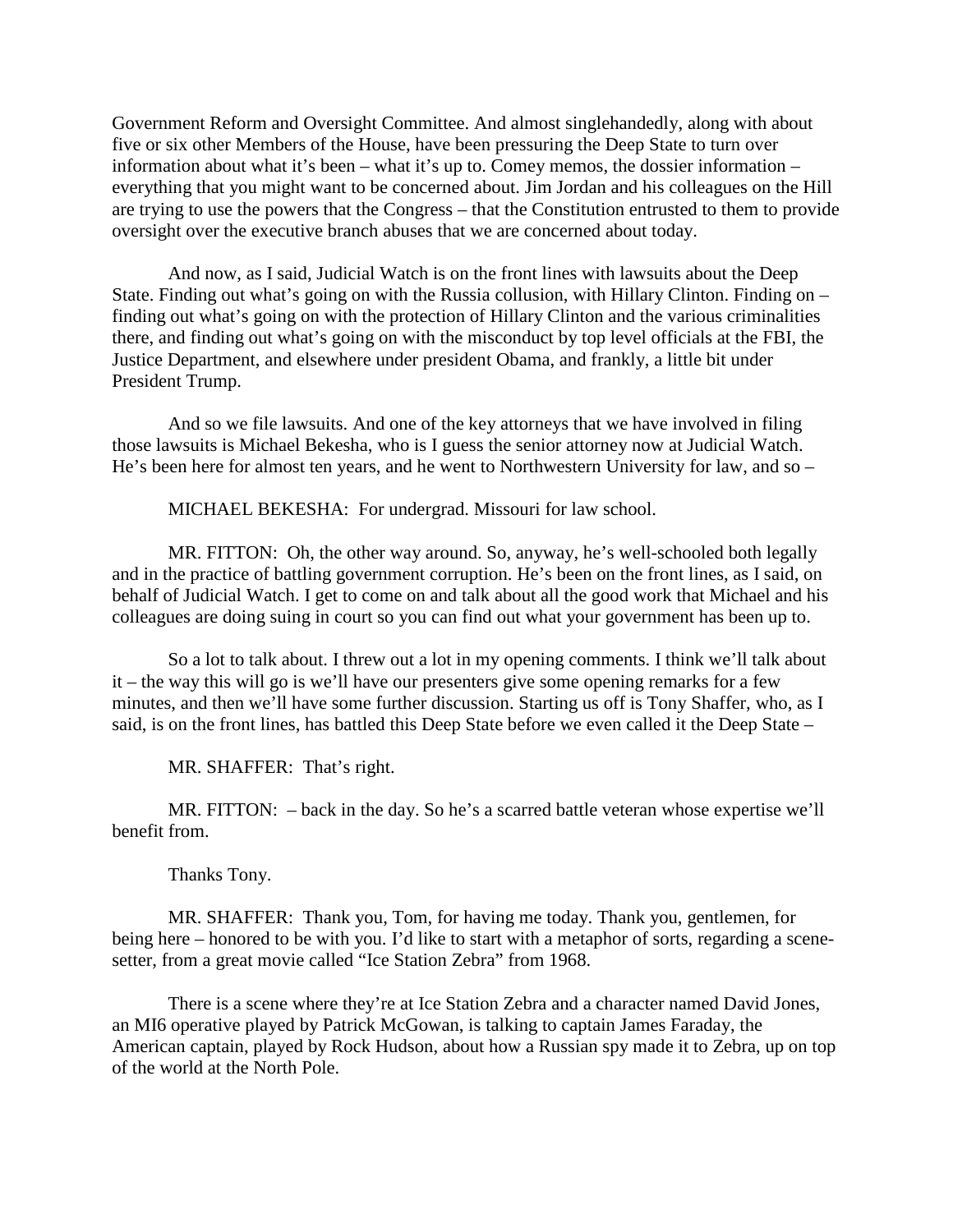"Jones: Ten days ago, a Doctor Ari Goodwin (ph) appeared and applied for permission to do some research up here. A university professor of impeccable qualifications, he was immediately accepted and flown up here on the next supply plane.

Faraday: You knew he was their agent?

Jones: Ever since he became impeccable."

That's how we've seen the Deep State do this amazing manipulation of the services – of the entire landscape of reporting. What has happened over the past year is this use of intelligence authorities. People in impeccable positions of authority going out and providing information, leaking information that otherwise is highly classified, highly contentious. But the media accepted this on single-source reporting.

Some of us were talking about this a year ago – how these outlets, a number of outlets, CNN, MSNBC, NBC, were all talking about all these specific issues which could only come from the top guys. And it was amazing to watch because normally reporters – and you're one of those – has to have multiple sources of overlapping information to do what is important related to confirmation. You want to have a sensitive? more than one person confirming it.

So what we saw last year, to support the Russian narrative, was this amazing, singlesource reporting where an unnamed source – (audio break).

So why would – why would the American media, this supposed wing of oversight, completely compromise itself? Because it was talking to impeccable men. Impeccable men of the Deep State, who to this day represent themselves as somehow neutral third parties not interested in politics. Jim Clapper, John Brennan. They all continue to profess their innocence like: Oh, we are all just here to help. And that's not the case at all because they were impeccable. And that's why you had the single source reporting being accepted at the senior levels of the network.

The goal of the Russian narrative, I think, was from the beginning something that was designed by the Deep State for purposes of using against candidate Trump ultimately when he lost. Remember, during the time that everything was going on in 2016, most of the presumption which've seen and all the disclosures of issues relating to texts – the Stroke (ph) texts with his girlfriend. The Comey background. Everybody presumeed Hillary Clinton was going to be the winner.

So why then did they use the narrative in the way they have? Because it's all they had. Once President Trump was elected, they had to go with the narrative which was designed to be a stake in the heart to candidate Trump after the fact. And frankly, all the things we've now learned over the past year, we would have never known – not in the form that we know now, because no one would have had the courage – I'm sure, Jim, you would have had the courage, but you would not have the support of the White House to go in to do the hard work of tearing it all apart.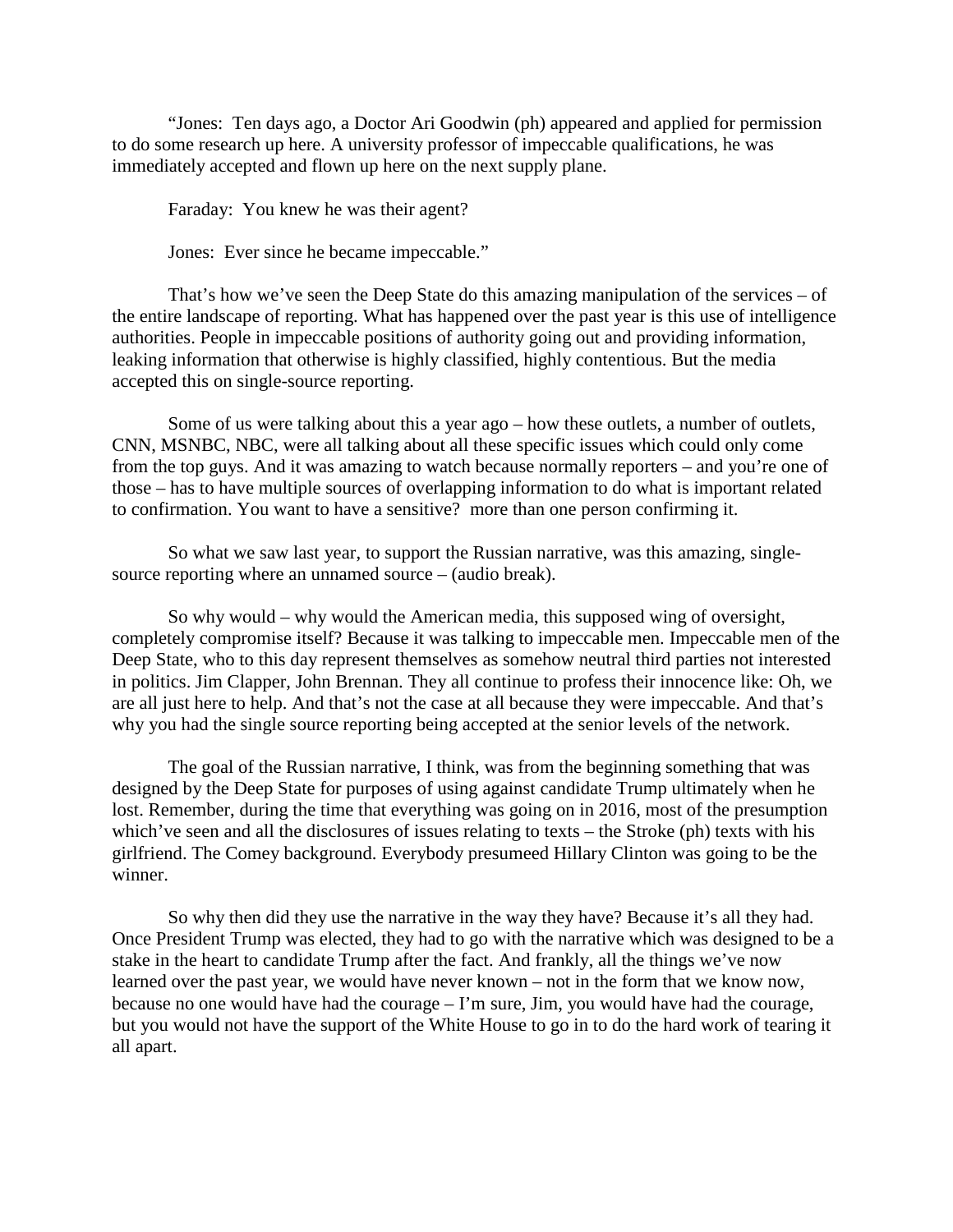So we have to now look at how this was possible. How was it possible for these senior members of the intelligence community to manipulate not only the media, but then, by extension, the public opinion? The thinking. That's where the critical issues we have to address come forth.

And one of the numbers  $-I$ 'm terrible with math, but this is a number I'm going to throw out. I've talked about it with Vince this morning. According to my sources, in 2016 and in 2017, 71 percent of the foreign counterintelligence budget of the FBI was diverted from looking at threats, looking at foreign counterintelligence, to focus only on Clinton and Trump – to absolve Clinton and to convict Trump.

Now, what do you call that when an official element of the U.S. government diverts money – appropriated funds for purposes of defending the American people, and turning it against domestic targets? That is the Deep State. That's what we are talking about here. This is not something that is fictional. It's not tinfoil-hat stuff. We can look at the stats. We can go back and do a study of what we have seen and figure it out. And that's where we are right now. That's why what we're doing today is so critical for the dialogue to the American people, and to make sure that this continues.

So how did all this happen? One of the things I've noticed over the years, and I'll be very quick about this, is that the other side has continued to make investments in people. Essentially, they've put political capital into getting their people into the system early and seeing them through. Louis Lerner being one of those political appointees converted over to being a government employee.

Another one. I was just doing a little research on before we went on the air. Jamie Gorellick (ph). Jamie Gorellick was a DOJ lawyer, and somehow she ends up over at Fanny Mae, a mortgage company, making 26 million. So what – how does – this is what the Deep State does. They actually find methods of trying to support the individuals they see as politically reliable and pushing them through.

So now we are seeing – we've been experiencing over the past year, the end-state results of investments of the left trying to do things to put people in place for purposes of maintaining control of nation-state capabilities for purposes of political gain.

That's simply is what I believe – (inaudible) – that is. So all is not lost. I've heard from sources that not – that when they did the raid on Mr. Cohen's office in New York, President Trump's attorney, there were some FBI agents who refused to participate. Once they figured out what was going on, they stopped. I want to talk to those men because those men know what's been going on behind the scenes. There are people who resist this all the time.

And one – (inaudible) – last points. Chuck Todd said Sunday, on the 22nd, Sunday morning, preparing for his show –

MR. FITTON: Who is Chuck Todd?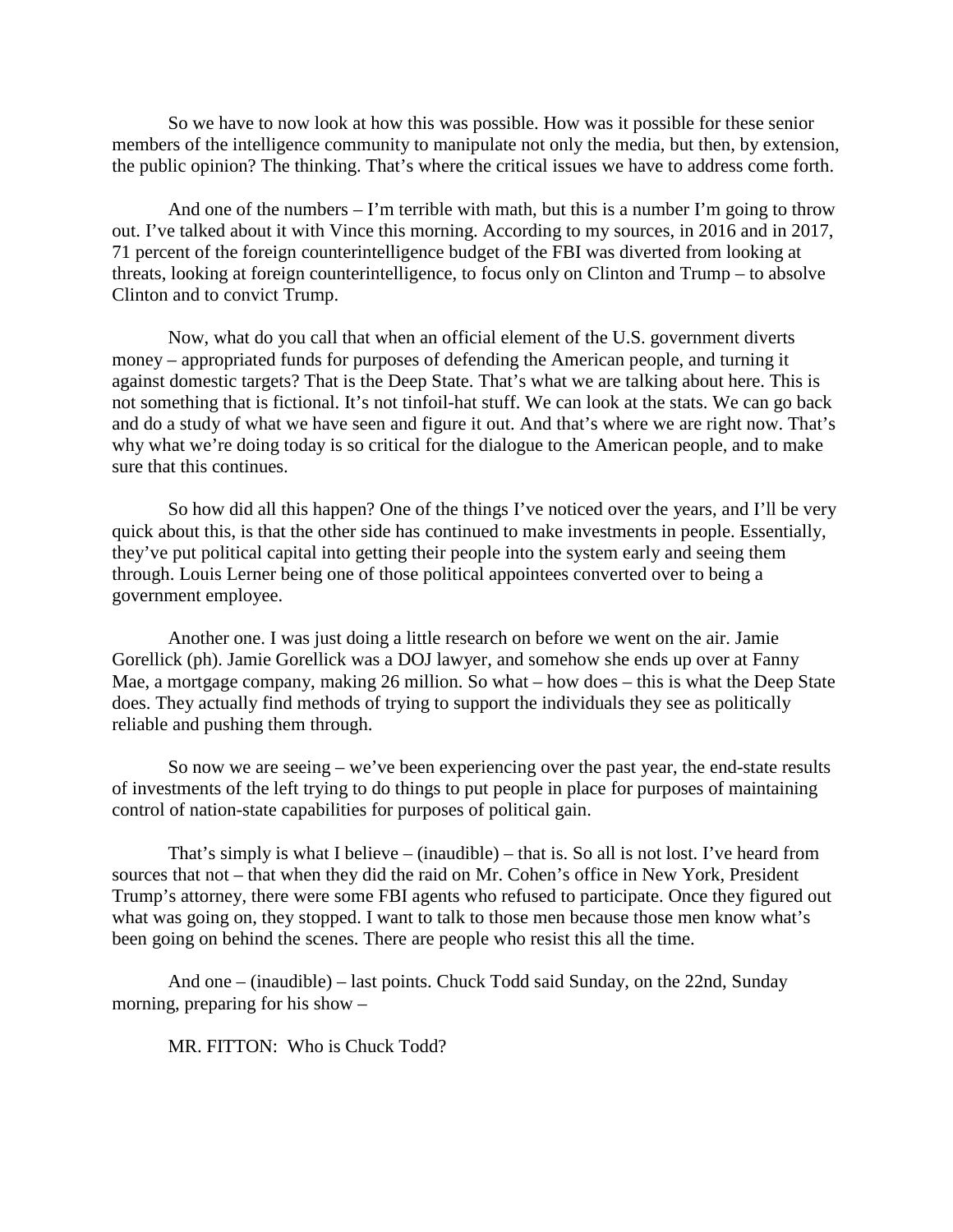MR. SHAFFER: Chuck Todd, NBC correspondent, political operative, correspondent, talked on – I was watching this this past Sunday morning. This is what he said. D.C. is paralyzed from the Russian investigation. What he meant was the Deep State is paralyzed by the Russian investigation. It hasn't gone the way that they anticipated, so now they don't know what to do. And I think that's why you see more and more desperate measures from inside.

And the last point I want to make, and this is something pertinent to all of us because we've all known what the government can do, and not do, regarding technology and intelligence collections. The U.S. government has immense technology and intelligence capabilities. Immense. As someone who's used these for purposes of trying to defend the country, I'm very much aware of what they are. But these are ambivalent to the user. That is why it is so critical that these technologies and capabilities remain controlled by people who are objective and essentially are willing and able to fulfill their oath of office and try to remain above reproach relating to political maneuvers and enticements.

And that's why it is so critical that we continue this argument. And, Tom, thank you for having us this discussion for us today.

MR. FITTON: Thank you, Tony, for setting things up the way you did. Appreciate that. Those numbers you gave are pretty astonishing in terms of that diversion of resources. Our instincts are a lot of money is being wasted investigating Donald Trump, and you put a number on it that is making it clear that our security may be harmed as a result of that diversion of resources.

MR. SHAFFER: Absolutely.

MR. FITTON: Vince, you've been seeing this from more of a disinterested perspective from your perch as a radio host and an editorial director with the Daily Caller, so I'm interested in really your point of view on this.

MR. COGLIANESE: Yes. Spending some time actually looking at this with any sincerity should scare anyone who spends a at least a little bit of time looking at it. I have a natural, as you've mentioned – in my disinterest, I have a natural aversion to conspiracy theories of any kind. Like, I go running in the opposite direction when I even feel like that's where it's going. But then I spent a little bit of time pulling back the curtain on what the Deep State is, and I was really very troubled by what I found.

We did a report for the Daily Caller called "What is the Deep State?" Very simply, wanted to ask the question of what is it, and what animates it, and what historical precedent is there for one to exist. And it actually does exist. It's cyclical throughout history. A lot of governments have dealt with this. Turkey and Egypt come to mind as places that have real deep states with aggressive control over their governments in the past. But, then you look at the American example. I spoke to James Rosen, an investigator reporter, and he talks about the extent to which Richard Nixon was controlled by his own government – the people around him, who were spying on him, and the people who worked for him.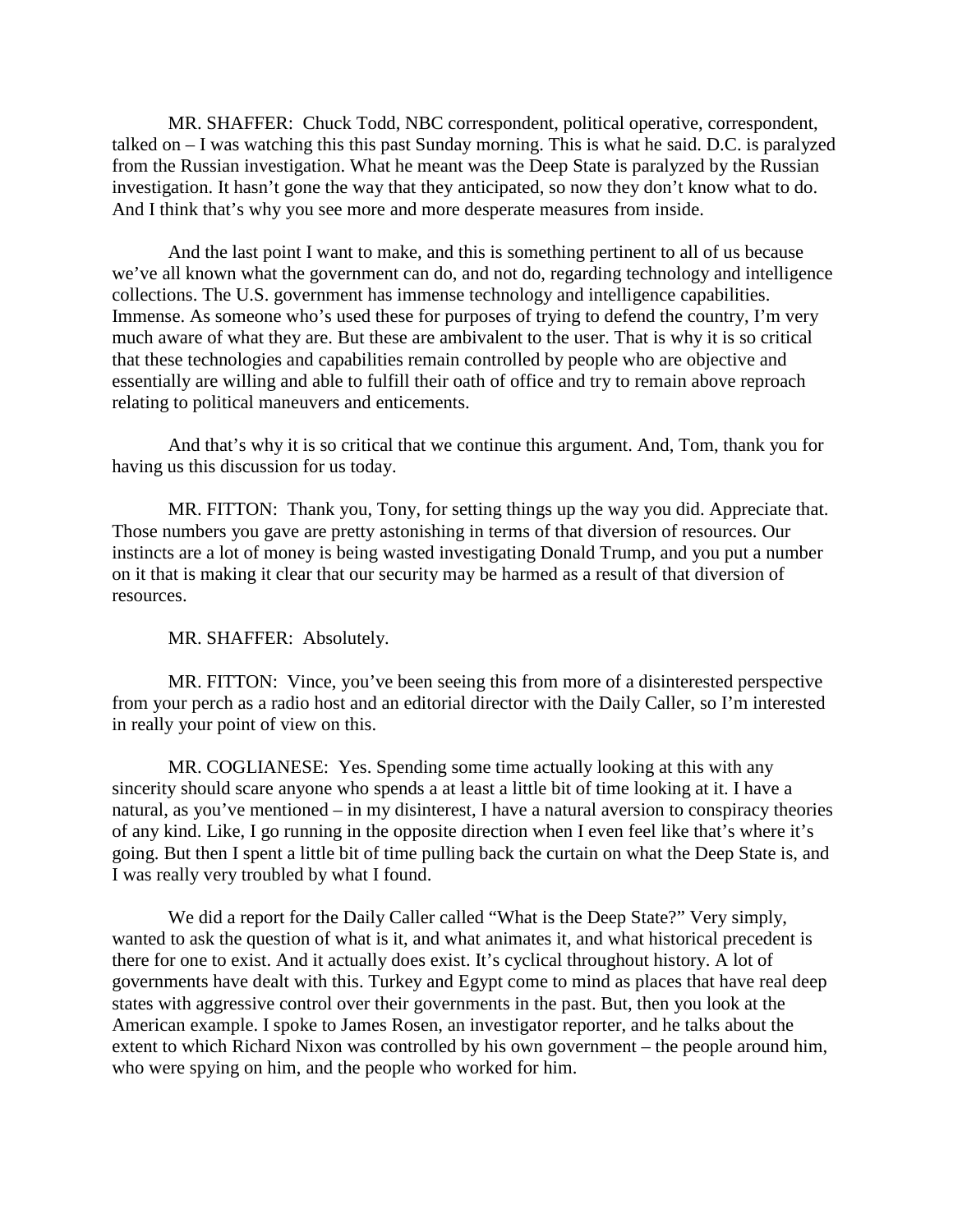Henry Kissinger constantly had his briefcase rifled through. The director of – the attorney general of the United States was spied on by the protective detail that was assigned to him by the FBI director. They were keeping copious notes on conversations between him and his wife, and sending them back. That seems pretty bad. That does not seem like the America that any average citizen is going to be voting for, yet that's what we have in our history.

I think that the example there – the Hoover example as head of the FBI, led the United States to try and rein in the power of the FBI, and the power of people who act as a deep state actors. But there has been this creep since then where they are increasingly empowered. And the reason we know they are empowered is because, thanks to the people who are on this panel for one, and for others who are likeminded, there has been an actual call for accountability of late.

I think over the last two weeks we've gotten at least a semblance of some information, that informs us how much we don't actually know. We see bits and pieces. And I have couple of examples. I think the James Comey memos – has been interesting to watch the media coverage of this as a member of the media, to asses it. And so much of it has been wrapped up – oh, Donald Trump protests too much. He is – by protesting, by wanting to clear the cloud as we've heard, of this notion that he had some sort of rendezvous with prostitutes in Moscow that involved watersports. And that by wanting to clear that cloud, that he therefore is guilty. That being so obsessed with it is guilty, which of course is insane because anyone who's ever been falsely accused of anything in their life is going to reflexively tell you the fervor with which they are going to oppose those accusations.

So of course this is Donald Trump's issue. And in these Comey memos which, again, I think were revelatory, we learned a couple of things, but two jump out to me that are key. One is that initial meeting with James Comey in Trump Tower, wherein he is the only person in the room – (audio break).

Why does he say this? Well, he tells the president of the United States, or at least he notates, that James Clapper is the one who urged him to say it. He needed to have this meeting. Ok, well why are you telling him about this. And why, by the way, didn't you tell him about the rest of the dossier? Why was it just this salacious details? The reason for this, according to James Comey, in his own memos, was that media outlets were prepared to publish something on it.

All they need now is a news hook, he wrote in his memo. All they need now is a news hook. And he specifically name-drops CNN in the course of that meeting. Or again, at least he notates that CNN is the one who wants it. Well, wouldn't you know it. A week later CNN is the outlet that breaks the news.

James Clapper connected to this insofar as he pushed James Comey and how did he get to CNN? Well, here is what we know. Finding 44 of the House Intelligence Committee Report was that James Clapper had provided inconsistent testimony about his contacts with the media. Specifically, CNN. James Clapper now works for CNN.

I don't like conspiracy theories. I hate them. They drive me crazy. But when you can put that many bullet points on a board, you begin to get very suspicious of the situation.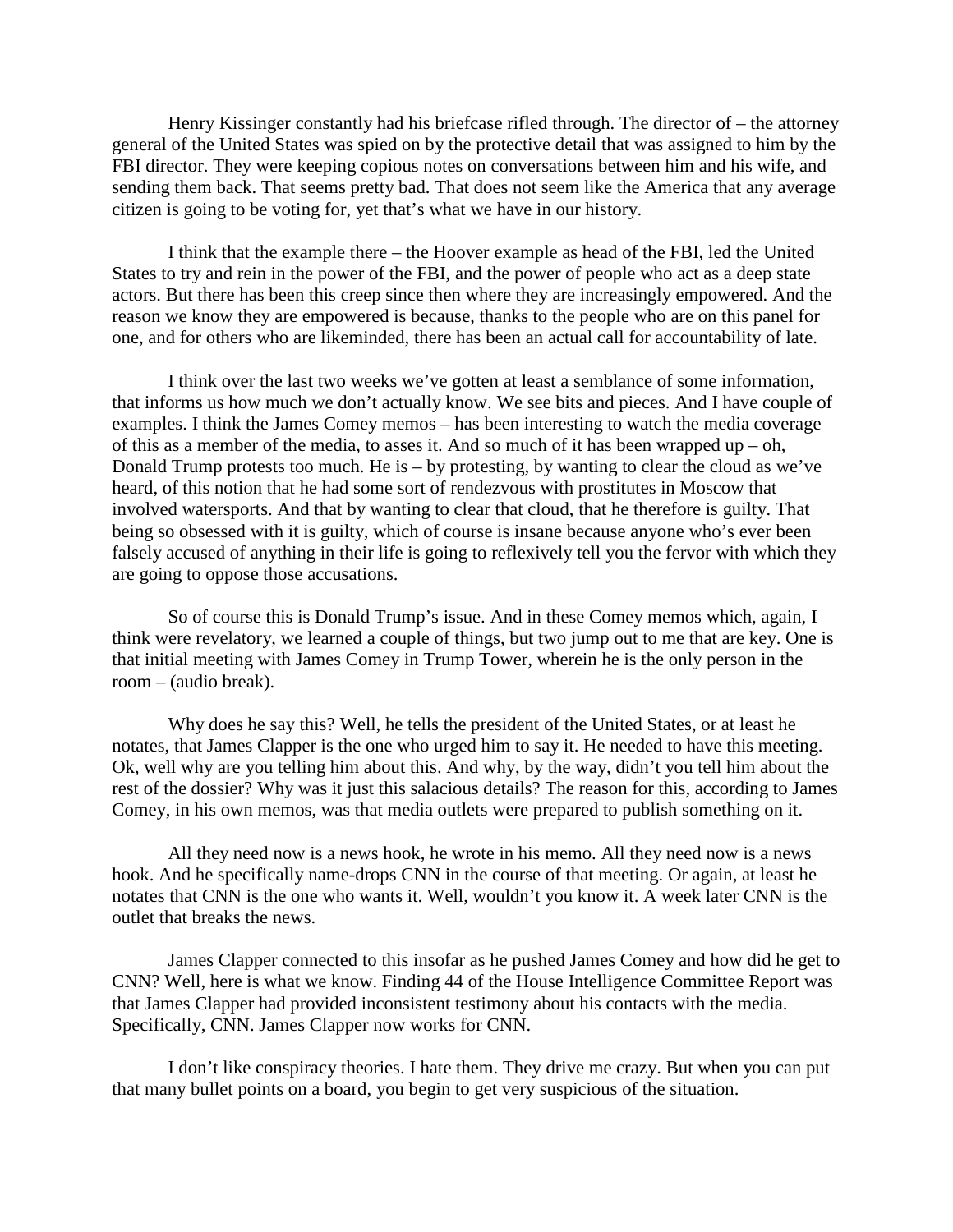The other thing is, from those memos, and the ways that I think they are revelatory, is that James Comey, for the course of last the year, has insisted that the president of the United States had requested his loyalty in a way that seemed that he was a mob boss. In fact, that's how James Comey had described him. Well, the memo reveals a detail that he never revealed in the congressional testimony, and it's the following thing. He talked about how frequently the government of the United States leaks. In fact, there is a portion of this that it does not make its way to congressional testimony ever. I've read the full transcript. Never makes its way to congressional testimony. He said the following of Trump. He asked whether the FBI leaks, and I answered that, of course, in an organization of 36,000 we were going to have some of that, but I said, I think the FBI leaks far less then people often say. I predicted he, like all presidents, would discover that the entire government leaks like crazy, and explained that it often comes from the first or second hop out from those actually working on a sensitive thing.

He replied that he needed loyalty and expected loyalty. His reply is directly related to the conversation about the leaks, that were already troubling the Trump administration. The fact that his phone calls with foreign leaders were already leaking in the Trump administration was highly suggestive of the fact that he needed people around him who were not disloyal, who were not sharing the contents of those information, but were instead loyal to him.

By the way, how did the contents of that information get out? Again, the Deep State.

In his testimony, James Comey testimony. Here is his opening statement. This is the way he described the same conversation. He talked about how he was on no one's political side. I added that I was not on anybody's side politically and could not be counted on the traditionally political sense – a stance, I said, that was in his best interest as president.

The leaks, summarized by the following words. A few moments later, comma, the president said, I need loyalty. I expect loyalty.

If that's not lack of candor, I don't know what is. That's the very thing that jumped out at me when I read these documents.

Andrew McCabe, a perfect example. Yet again, somebody in the FBI who thought he can act with impunity. Lie to his own agency four times over the idea that he had contacts with the media. I'll be very – one of the outcomes I hope we get from this panel, but certainly from all of the investigations that all of us are participating in in some capacity, is, how is it that so many people within the government, with so much power, think that they can act with impunity.

And that's the answer that I'd like to get. I know all of you would like to as well.

MR. FITTON: Thank you, Vince, for that excellent presentation.

Jim Jordan, thank you, on behalf the American people, for the work that you and your colleagues are doing, Bob Goodlatte is doing some good work, even Trey Gowdy. Devon Dunez obviously. It strikes me that the Houses leadership has acquiesced to the efforts to get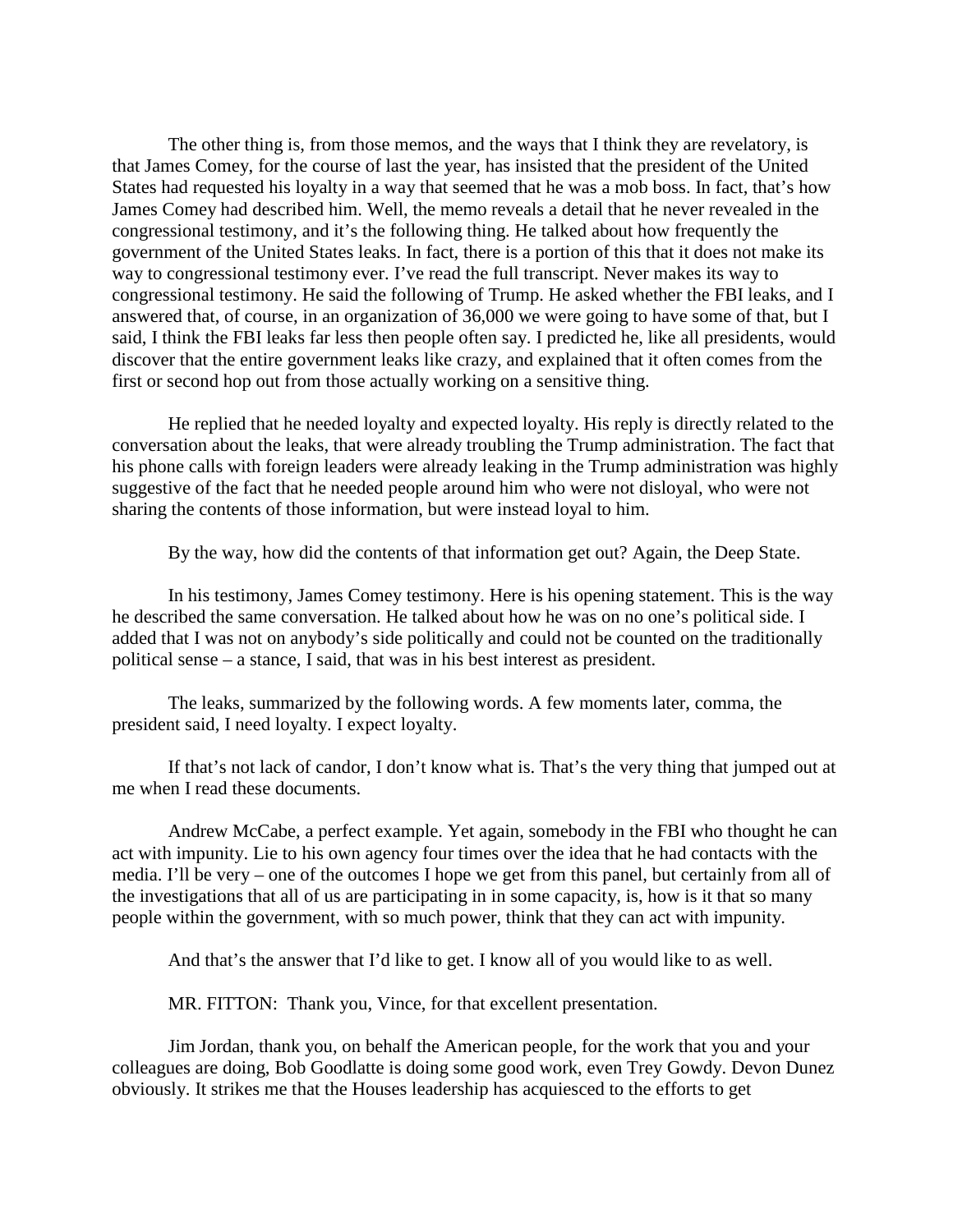information out of the government, which is a positive development. It's not all there in my perception, but to the degree that they acquiesced, it's because of pressure from you and your colleagues.

We have the Comey memos thank to this pressure. We have information about the dossier. We have the Nunez memo thanks to this pressure, and who knows what else.

JIM JORDAN: Based on a lot of what you guys – (inaudible).

MR. FITTON: But I'm glad to see the Congress following our lead.

REP. JORDAN: You've got to go on the offense like Judicial Watch.

MR. FITTON: That's right. Thank you for doing that. Any insights you could give us on the current crisis would be appreciated.

REP. JORDAN: A couple of thoughts, Tom. Again, thank you for the great work that you do, and for the panel. And I want to pick up on a few things Tony and Vince started us off with. Tony talked about the incredible intelligence capabilities this country has and how you need the right people in control of these.

But, more importantly, you need people who are actually elected to have the ultimate say. So, remember back, during the transition, Chuck Schumer on one of the Sunday shows says, when Donald Trump is – when President-elect Trump is concerned about the leaks, he says, you've got to be careful. Remember, the intelligence community has six ways from Sunday at getting back at you.

When I heard that statement, I'm like, you've got to be kidding me. That is not how it works in the United States of America. It's not unelected people getting back at folks who stood in front of the voters, name on the ballot, and were elected by we the people. So that, to me, is probably the biggest concern about some of these things we're seeing from the swamp.

Here is how serious it is. Think about what's happened at the very top of the FBI. Jim Comey fired. Deputy Director Andrew McCabe fired. Now faces criminal referral, maybe prosecution. Fired for, as Vince indicated, lying four separate occasions to the FBI, three of those under oath. Here's how bad Mr. McCabe was, and he thought he was above all: He not only leaks information to the Wall Street Journal for his personal interest – not the public interest, not the FBI. He leaks it. Devlin Barrett then runs the story the next day. When the story runs, what does McCabe do? If you saw the inspector general's report. He gets on the phone and calls up two other people not associated with the leak at all and reads them the riot act as a way to cover his tracks.

Now, you talk about as bad as it gets and the power that some people believe they had. So this is how serious – so you've got Jim Comey fired; Deputy Director Andrew McCabe fired, facing criminal prosecution potentially. Jim Baker, chief counsel at the FBI, demoted,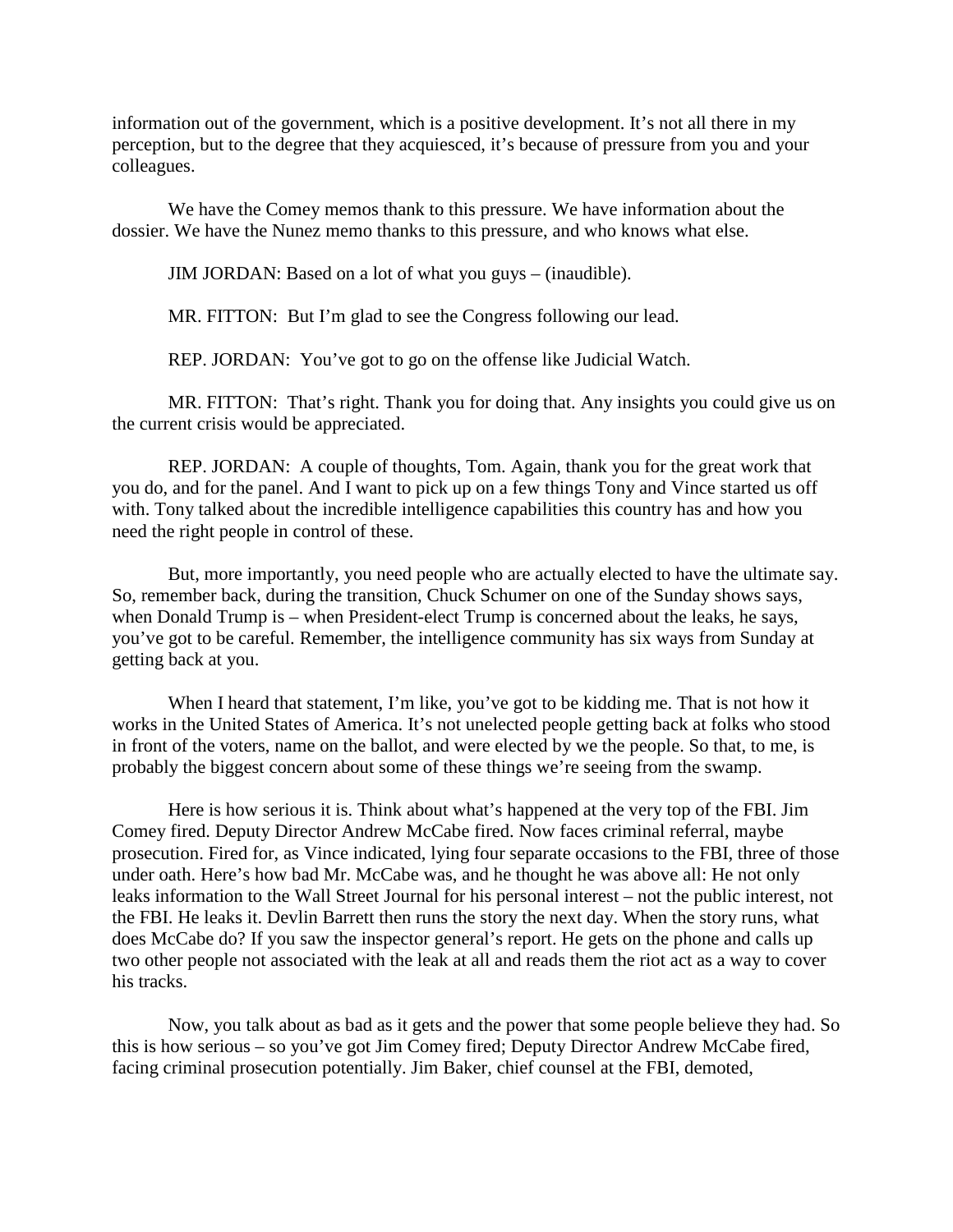reassigned. Peter Strzok, deputy head of counterintelligence, demoted, reassigned. Lisa Paige, FBI counsel, demoted, reassigned.

So this is a – these are the top people. Some of the very top people at the Federal Bureau of Investigation. I don't know of any time you've seen that many people fired, potentially facing prosecution, demoted or reassigned, in any other type of agency.

Second, Vince mentioned the January 6 meeting in Trump Tower. The very first memo. I had the same takeaway that Vince did. We thought that this was the case before. The news hook was the fact that Comey was briefing the president. That gave it the weight – the, quote, "legitimacy" the press wanted, and it instantly is leaked. And of course, CNN runs with the story. Oh, the dossier was so important – (inaudible) – on that document.

I thought all along – I don't know this for sure, but I still believe this – that Clapper was the guy who orchestrated the entire thing and orchestrated the leak. CNN ran with the story, Buzzfeed then prints the entire dossier.

And finally, I have to say just this. Well, two other thoughts. Here's how crazy the swamp is. And the thought of that – we were talking about this the other day. Think of what had started the whole counsel special investigation. Rod Rosenstein writes the memo to fire James Comey. James Comey, leaks another document to the New York Times to create momentum for a special counsel, and of course he wanted Robert Mueller, to be the special counsel. Rod Rosenstein then names Bob Mueller as special counselor and overseeing that investigation, and one of the things they looking at was the obstruction of justice and how Jim Comey was fired.

I mean, this is the biggest roundabout circle thing I ever seen, and it just drives Americans crazy when they see all this, and probably drives them the most crazy and I'll finish here is the double standard. Or said better, the two standards. One set of rules for us regular people, but a different set if your name is Comey, Clapper, Brennan, Lynch, Lerner. Nothing frustrates the American people more. And this is why this is all so important.

In this great country, and this is in your opening comments, Tom. In this great country, it is supposed to be equal treatment under the law. From the highest person to whomever, is equal treatment for every single individual. The rule of law and the equal treatment of the law is of paramount importance. And that's why we have to get the answers and keep digging, so the American people can rest assured that that's still the case.

MR. FITTON: Thank you, Congressman Jordan. What occurs to me also about that meeting that Comey set up. Remember, this is the first meeting the president had with the FBI director. The president-elect, and he ambushes him with this material. That was orchestrated in the Oval Office.

President Obama, Clapper, Brennan, Rice, and Comey all talked about what he was going to do.

REP. JORDAN: And they had it choreographed.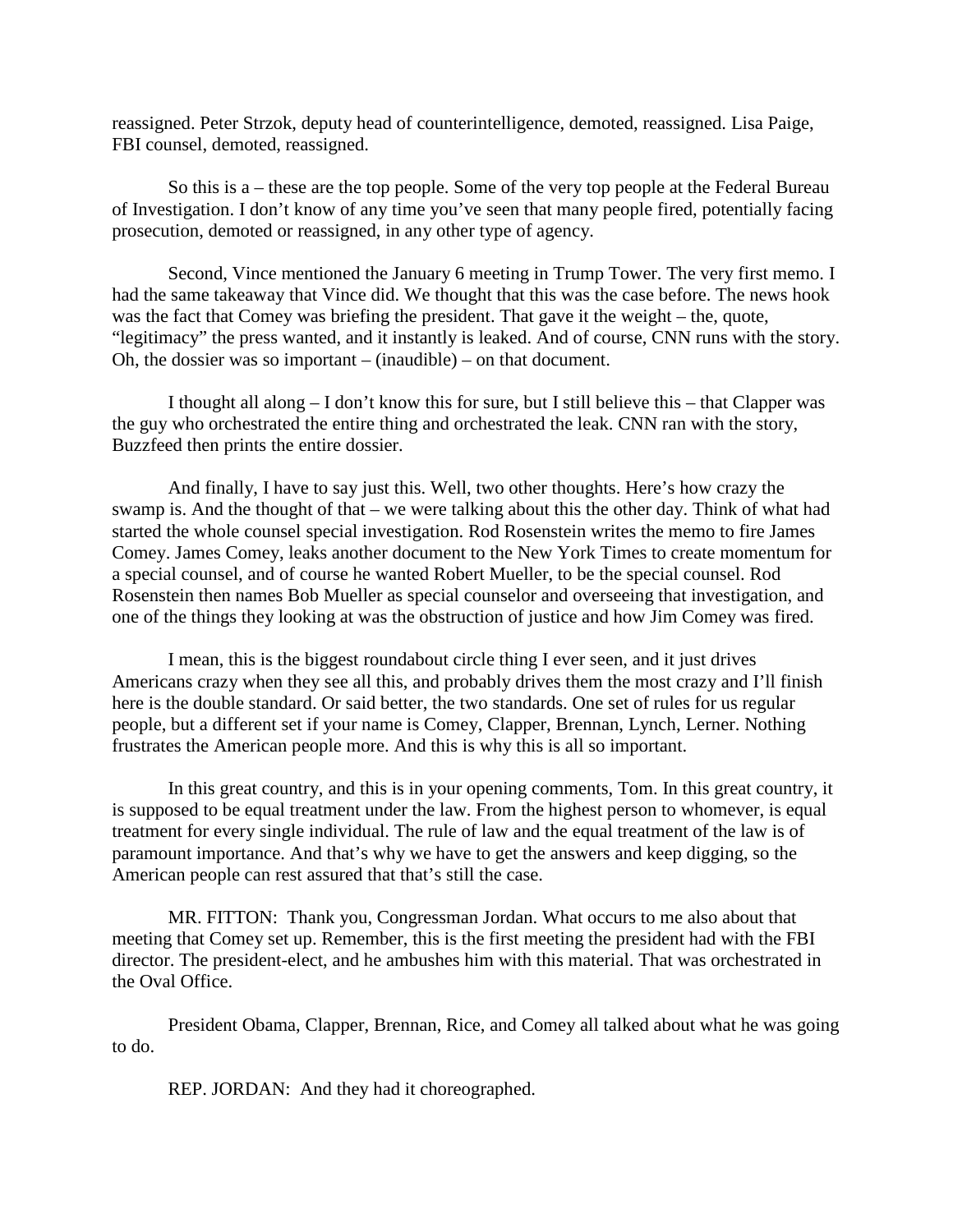MR. FITTON: And Obama – and you read Comey's interview about it with George Stephanopoulos – I didn't see it in the book. I haven't read all the book, to be fair, you know. Obama looked at him and raised his eyebrows. "It's going to be a big deal, watch it." Obama's in the middle of this. And this is going to be, I think, an increasing focus over the next year or so is Obama's involvement in the handling of the dossier and directing of all these resources targeting Donald Trump and defending Hillary Clinton.

REP. JORDAN: Yeah, we – we don't know that yet, but what we do know is this thing was – this thing was planned, all the way down to you're staying with him, which is going to be James Comey and the President. Clapper's the one who told him to stay. I mean everything points to Clapper certainly choreographing this thing. Again, we don't have definitive proof, but that's where my hunch is. Clapper was the guy who leaked it. Clapper happened.

MR. FITTON: I believe everything. (Laughter.) We've been asking for all these documents and you would have thought we would have gotten a change of heart from the Trump administration, but it hasn't been such, Michael, has it?

MR. BEKESHA: It hasn't been. And one of the reasons we don't have definitive information is all we're getting are leaks. Judicial Watch is asking for – we sued over the Comey Memos. The government fought us for it. The court ruled against us, and then they're leaked. The government still hasn't come back and said, "Those are actually all of the memos and those are all correct memos." We don't know that.

We've asked for the Peter Strzok, Lisa Page text messages and emails. They haven't turned any of those over yet. We asked for records of McCabe involved with his conflicts, text messages he sent. None of those, they haven't even told us text messages exist, even though the IG report just came out and talked about some of the text messages and quotes to them.

So we keep on fighting. It's after three years after we learned about Hillary Clinton's private email server, we still don't have all of her emails. It's almost two years after the FBI investigation's over. We still don't have all of her emails and we don't have all the files related to the investigation. We're still waiting for all this stuff. We keep fighting in court. The government keeps slow walking. They keep obstructing. And so all we have are the leaks from the Deep State, and that's a problem. We don't know – the American public doesn't know what to believe because we don't have the full picture, and we're not going to until everything's released.

And Judicial Watch keeps suing. We keep fighting, but the government keeps fighting back. And if I didn't know, if I wasn't around on election day, I would have thought that Hillary Clinton had won because the administration, the positions taken in federal court, they haven't changed. They would be the exact same as they would have been if Hillary Clinton had won.

MR. FITTON: That's quite a statement and it reflects poorly on the Justice Department and the agencies that are supposed to – like the State Department that are responsible for this. But what really strikes me about this whole crisis we're in is – and we didn't really talk about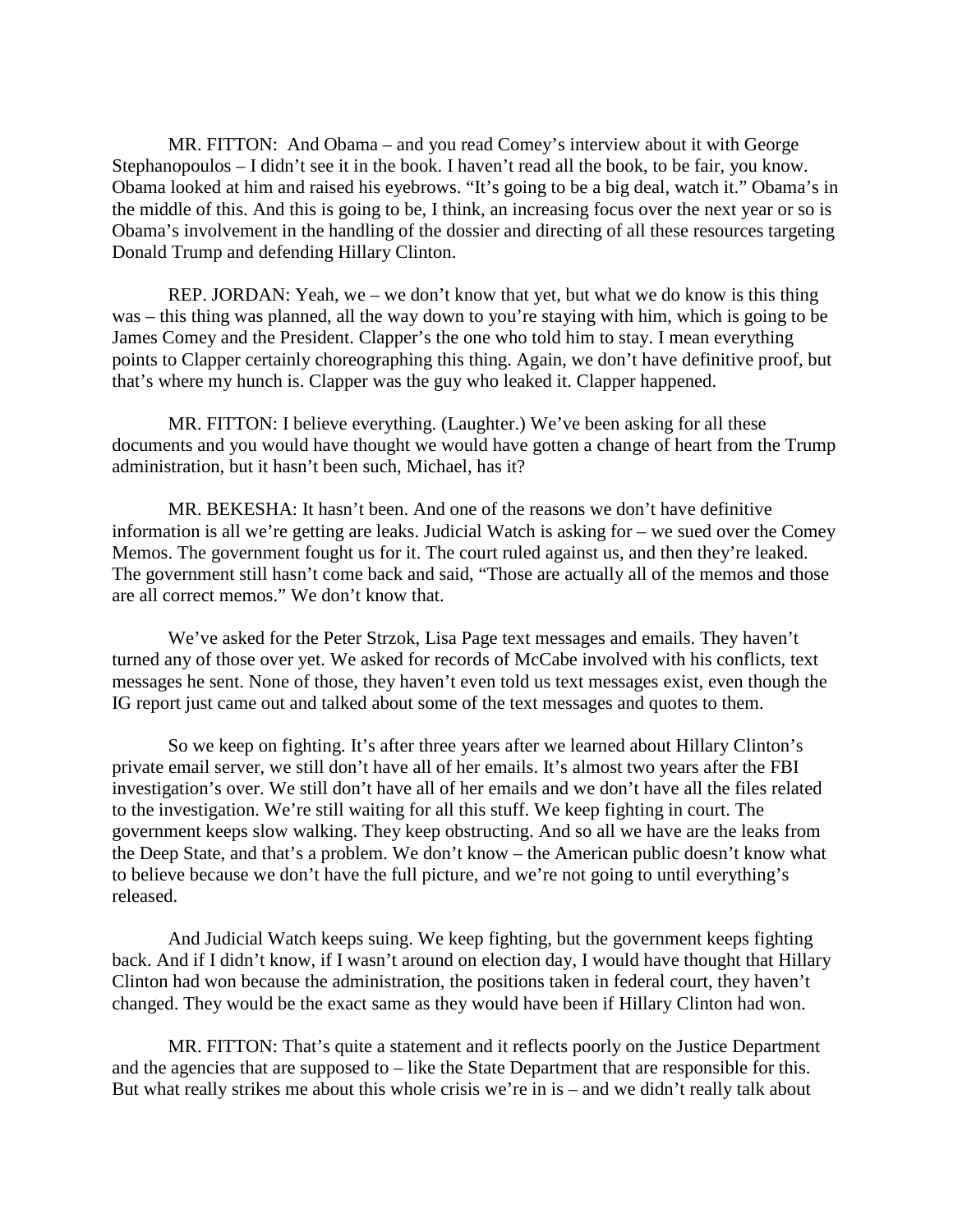this – is the Mueller investigation. In my view, the Mueller investigation is the dog tail wagging the dog at the Justice Department. And they don't want to prosecute Hillary Clinton, so why would they release documents that would make it more likely that public pressure would lead to her prosecution?

They do want to prosecute Donald Trump. So why would they release documents that would undermine in the public mind the credibility of an investigation into him.

REP. JORDAN: Tom –

MR. FITTON: Isn't the Mueller investigation at this point, on a positive note, a zombie investigation?

REP. JORDAN: Well, yeah –

MR. FITTON: With the collapse of the credibility of Comey and  $-$ 

REP. JORDAN: McCabe.

MR. FITTON: – and McCabe.

(Cross talk.)

MR. FITTON: The DNC dossier. And Mueller covering up Strzok in the file.

REP. JORDAN: Yeah, yeah.

MR. FITTON: And covering up four months from Congress that he was removed because of –

(Cross talk.)

REP. JORDAN: The great irony is, to date, one year into this, no evidence whatsoever of any type of coordination between the Trump campaign and Russia to impact the election. But we got all the evidence that the Clinton campaign and the DNC paid the law firm, who paid Fusion GPS, who paid Christopher Steele, who most likely paid Russians to get information that was salacious and unverified, even according to James Comey.

And on the documents Michael and you guys were talking about, we met with John Lausch, who's now the point person, the U.S. attorney from Chicago brought in by the Attorney General to be the point person to get the documents to the Congress that we're entitled to, as a separate and equal branch, entitled to get. So Congressman Meadows and I met with Mr. Lausch, who seemed like a great guy. Him and a few other attorneys from Justice Department, two weeks ago. And we're in the meeting and I'm getting impatient. And I finally said, "Look, I got four questions for you. What's the approximate number we're entitled to? Give me the approximate universe of what we're supposed to get. Tell me currently, in your current process, how many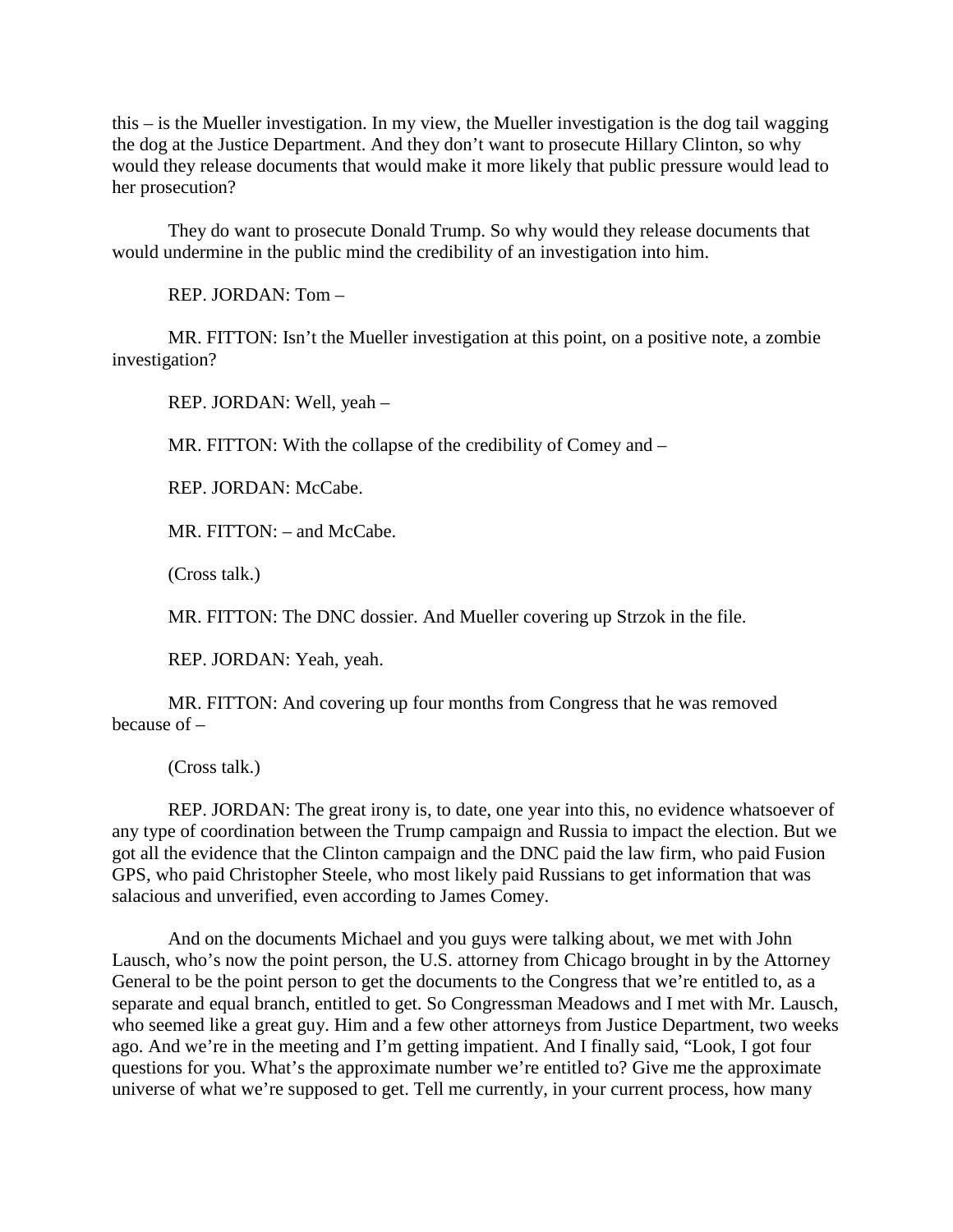steps are involved? How many people it has to go through before it comes to the Congress? And then tell me the production standard you use." So the number, the steps, the standard, and then finally, the most important question, when? When are we going to get it?

And their answer literally to all four questions was, "I don't know." I said – (laughter) – "You got a week. Send me a letter; send us a letter answering those four questions." We got the letter and they answered the first question. They couldn't answer the other three. The first question answer was, "We think it's 46,000." Now, the 1.2 million that Horowitz had seen, looking at all the stuff in the Clinton and everything else. They think ours is approximately 40 some. I say, "Great, that's nice you get a number, but in six months so far, we've received 6,000 documents."

So at that pace, we're talking years, years before we ever get the information. That is what's so frustrating. And it's again, why? Why can't you just – if you can give Michael Horowitz 1.2 million, you can certainly get to 46,000 and get them to us.

MR. FITTON: I've told the White House they need to take this approach of extreme transparency.

REP. JORDAN: Yeah.

MR. FITTON: This is panel agreement, but I think one of the issues that I think Congress has got to face and we have to face collectively is that based on the Watergate scandal, the FBI and the Justice Department think they're outside the government. They don't answer to the president of the United States. It's inappropriate for the White House to tell Justice Department and the FBI what to do, even in terms of complying with members of Congress constitutional requests for documents or lawful requests in the case of Judicial Watch or anyone else or the media.

And so the Justice Department and FBI are literally answerable to no one as we speak. They don't believe they should be communicating with the White House in the substantive matters and taking direction from the White House in substantive matters. Even on matters of oversight and transparency. It's a real crisis. And I want to ask you, Tony about the FBI, which is an absolute mess.

The leadership has been shown to be thoroughly corrupted and Christopher Wray, every time I see him in public, he's talking about how he needs to protect the institution of the FBI, as opposed to cleaning it up. Am I wrong in thinking he's seemingly oblivious to the corruption crisis his agency faces and the credibility crisis his agency faces?

LT. COL. SHAFFER: No, you're actually correct. I will say this about him, he wears a JCPenney suit better than anyone else I've ever seen wear one of those. (Laughter.)

MR. FITTON: Good for him.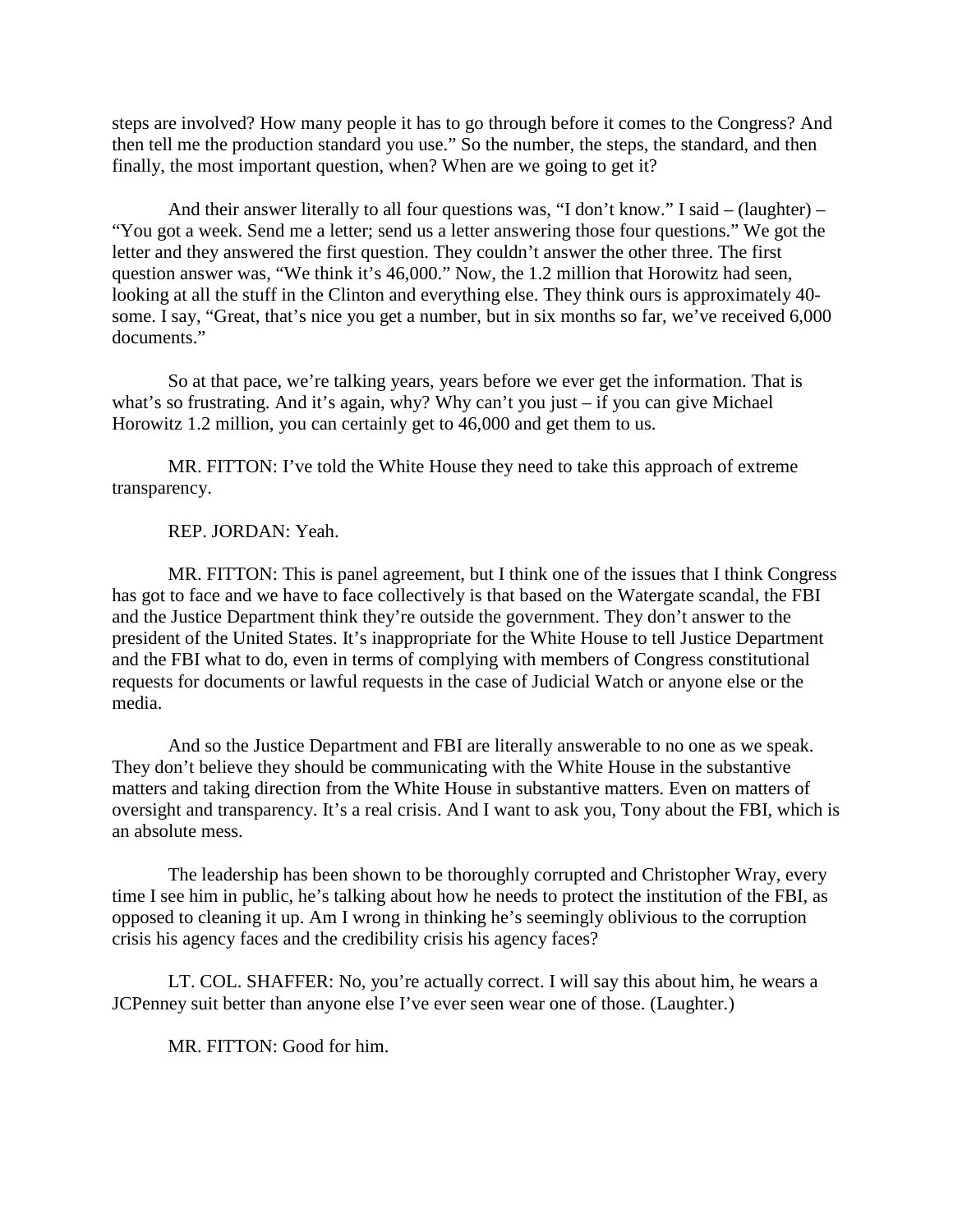LT. COL. SHAFFER: So kudos for him. With that said, look, he has not been a good steward of his responsibilities of the American people. I've talked to a number of FBI agents and it's really interesting that one of them in particular had talked about how there was great skepticism of Comey's firing. I believe James Comey, during the time he's with the FBI, was more focused on his image, management of his image than managing the FBI. And I know of a number of crises. Some of us have talked about these offline.

But the rank and file members really believe that Comey was a standup guy fighting for them. And over the past six months, eight months, there's been a complete reversal of that. Now, these agents, who really do the hard work, and I've worked undercover with the FBI two separate times, I've deployed with them. My book, "Operation Dark Heart," the FBI guys were working with me in Afghanistan. I love those guys.

It's not them. It's not the guys on the ground doing the hard work. It is, as you pointed out, Tom, and you, Jim, pointed out, it's this upper stratus of leaders who have decided, "We are going to take the organization and everything in it and bend it to our political will." And they're not liked by anybody.

So Christopher Wray comes in as another, maybe not as vociferous, but a very strong advocate of the Deep State because I've seen his testimony, and it's all about, "Well, we'll get to that. We're going to have lunch and we'll get back with you on that." And that's exactly what we're seeing here. So this is where Congress has to roll in. they may want to look at other agencies. Your own Christopher Hills has talked about the Marshals, U.S. Marshals Service being involved in doing something to try to reorganize the FBI around something more. You may not be able to salvage the leadership of the FBI, but you have a lot of good operatives, field agents, special agents, and the military.

I argue 71 percent of the foreign counterintelligence budget that the FBI gets has been abused. All the U.S. military services, DOD has the ability to do the same thing. So again, Jim, you may want to look at actually having DOD takeover some of the FBI mission until you can figure out are these guys standing up or not? And again, it's not the field guys. It's the leadership. It's going to take some time to fill it up.

But the bottom line is we cannot have any government agency that functions, not only believes, but functions outside the scope of appropriate oversight and the law. And this is where we're at right now.

MR. FITTON: I want to talk about conspiracy theories. The left tries to use –

(Cross talk.)

MR. FITTON: The left tries to use the phrase "conspiracy theory" to freeze discussion about substantive issues.

LT. COL. SHAFFER: Right.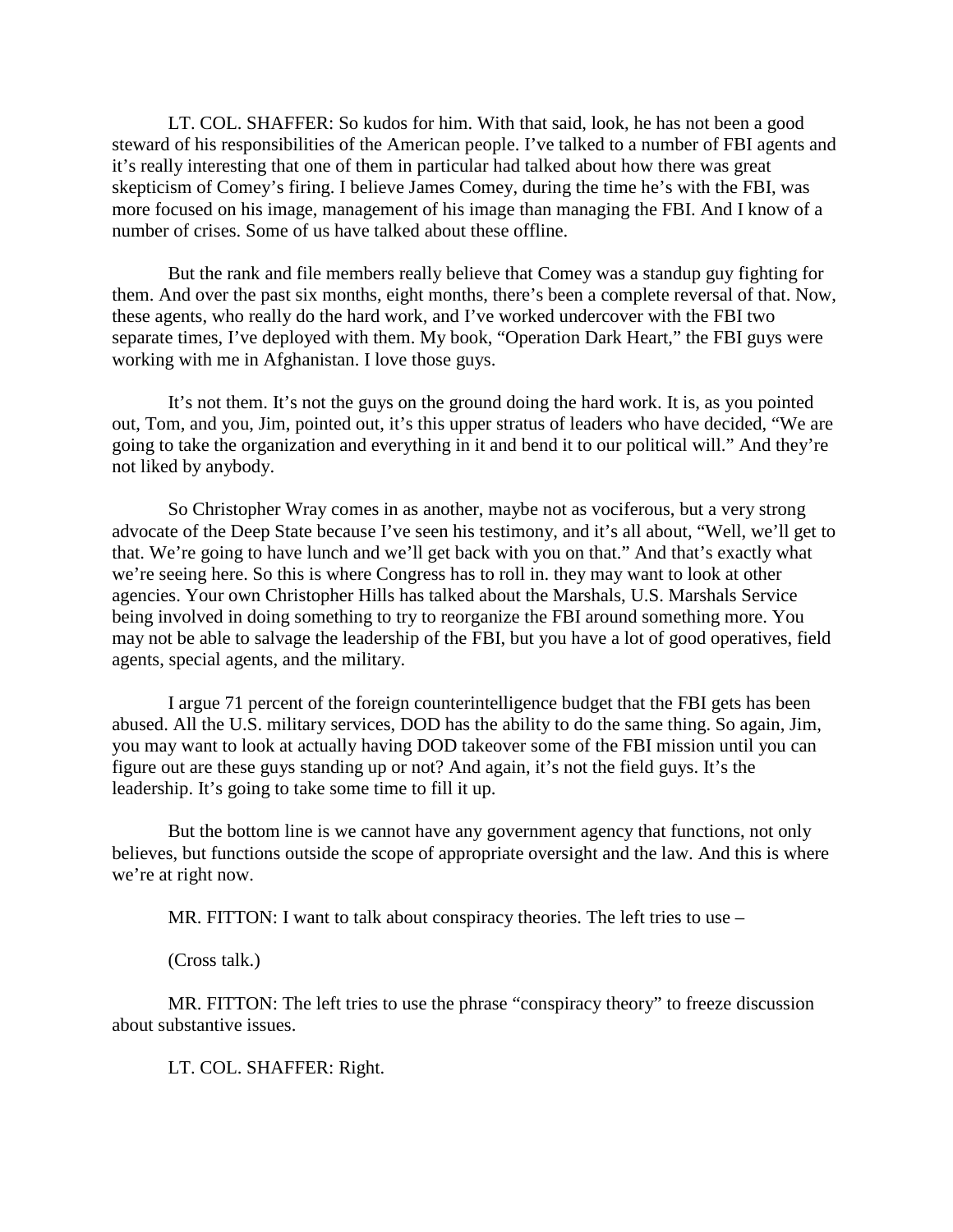MR. FITTON: But in my experience, there is always a conspiracy behind specific government misconduct. And we've got specific government misconduct. We have leaks of classified information targeting General Sessions, General Flynn. General Flynn's a real general. General Sessions is a general because he's serving general, just to be clear. And that was illegal. And arguably, the unmasking of their names that led to the leaks it was also illegal.

MR. COGLIANESE: Completely.

MR. FITTON: So it took probably more than one or two people to do that. That's the definition of the conspiracy.

MR. COGLIANESE: Right.

MR. FITTON: So the GLs are full of people put there based on conspiracy theories of the law. You talk to people on the radio. You get people calling in from Washington, D.C., so it's a heavily government crowd. Are they buying what you're selling on this?

MR. COGLIANESE: What I'm selling?

MR. FITTON: Yeah, these are the folks who –

(Cross talk.)

MR. FITTON: But these are the folks who know what's going on. They've got this – four and a half million people have security clearances.

MR. COGLIANESE: Yes.

MR. FITTON: Many of them live around here.

MR. COGLIANESE: Yes.

MR. FITTON: They know how this works. Do they think we're just making stuff up?

MR. COGLIANESE: No, they don't. In fact, they're deeply skeptical. We speak to, obviously, listeners all the time, but like Tony, I'll talk to some sources as well at the FBI. And when I talk to these guys, they are skeptical of their own leadership. And you talk about wanting to preserve the integrity of these institutions, this notion that Christopher Wray wants to preserve the FBI. Good, clean it up. That's how you preserve the integrity of an institution. You actually make it operate effectively and live up to the oaths that these guys take when they actually take the job.

One of the things that drives me crazy, and I'm glad Jim Jordan's here, the congressman. Congressman, drives me nuts when I see letters sent back to Congress to talk about the extraordinary –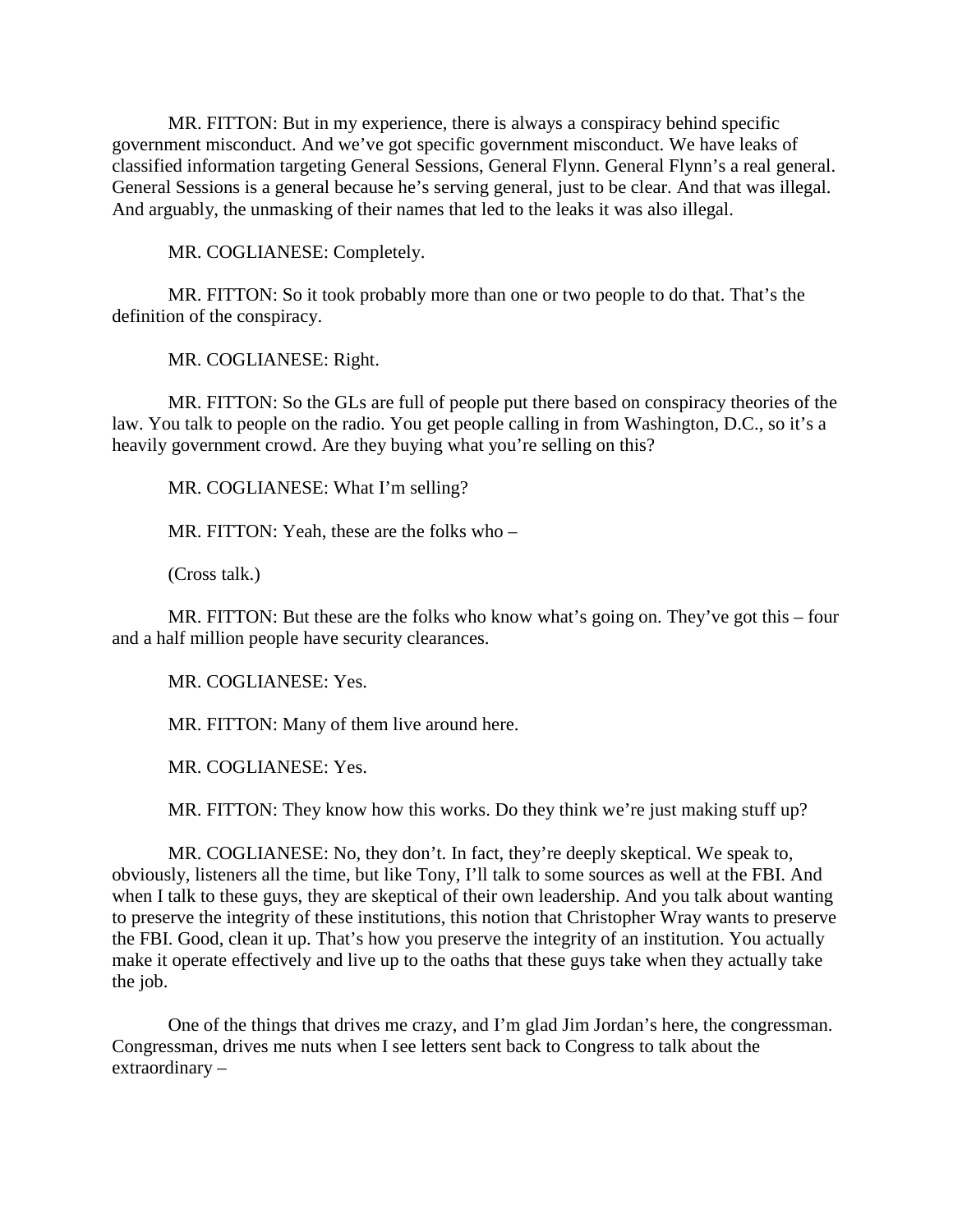REP. JORDAN: Oh, yeah.

MR. COGLIANESE: – exception in measures that the Justice Department had to take in order to be responsive –

(Cross talk.)

MR. COGLIANESE: – to your requests, as if they're doing you a favor.

REP. JORDAN: Yeah.

MR. COGLIANESE: It's nonsense because, again, one thing you stated, they're not elected. We're a country of civilian leadership trying to run the institutions that oversee the entire thing and hold it together. So it's reasonable to expect that our elected leadership is in charge. And I'm really struck by the reason this can be abetted, this notion of a conspiracy theory, and people who ask questions like this, which is, "Is our government a good government?" The reason that gets abetted is because in the Trump era, the media has gone all-in on credulity of those sources.

So the press is not speaking truth to power. They're accepting truth from power. And that is probably one of the most insidious forces in all of this that they reflexively believe that the president of United States asked for a loyalty oath without context. And again, as I mentioned, it's not. There's plenty of context, except James Comey decided he didn't want to release it. He was being duplicitous.

In fact, Comey's such an interesting figure in all of this because I think he's become – and it's nice that he's out in the public because we can watch kind of how he's – cameras reveal a lot. And I think they reveal a lot about James Comey.

LT. COL. SHAFFER: It's like a train wreck.

MR. COGLIANESE: Yeah. You watch him – he was asked, I think it was by George Stephanopoulos, "Why is it that you leaked through a friend, a professor friend, your memos?" And his – instead of just giving it to a reporter. Why didn't he just do that directly? What was the idea of creating that hop? And he's like, " You know, the reason," and I'm not quoting him verbatim, but go find this, the reason he said he did it is because he didn't want the other reporters to be jealous. He didn't want to give it to one reporter at the expense of the others. He  $couldn't - really?$ 

(Cross talk.)

REP. JORDAN: That's in the interview.

MR. FITTON: That's an experienced leaker who understands that.

REP. JORDAN: Yeah, exactly.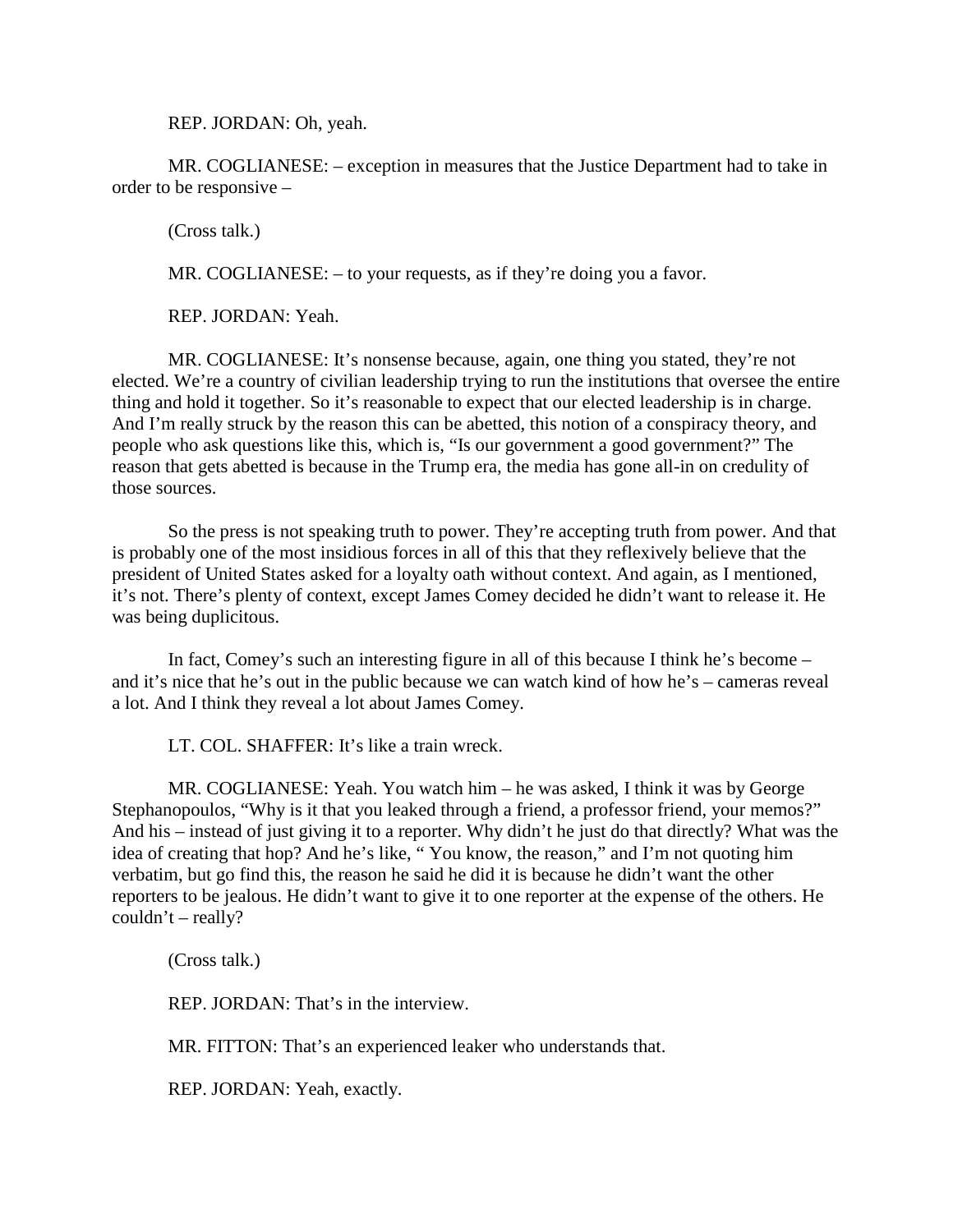MR. FITTON: That's an experienced leaker. You are source for someone and your other reporters that you're sources for say, "Why did you give them that?"

MR. COGLIANESE: That's a smart interpretation, but I'll tell you one other interpretation I had, which is that he discovered – once he started facing down congressional testimony, what a bad arrangement that actually was, and felt that he had to be forthcoming very quickly in that testimony, in order to smother the idea that he did something on tort.

He leaked those memos. Now, those questions of whether or not there was classified information within them that he leaked. And he is in conflict with his own buddy, who, it turns out now is also his attorney. I think he'll try to claim attorney-client privilege. But that classified information was in there. And he leaks to him. And the guy says, he tells Fox News, a year ago, I think, "I got four memos from Comey." Comey right now is saying, "I gave him one memo." Who's telling the truth because your lawyer's saying something different?

REP. JORDAN: Yeah, good point.

MR. FITTON: I have a complaint about Congress.

REP. JORDAN: Imagine that.

MR. FITTON: I'm sure you will have – (laughter) – complaints about Congress too.

REP. JORDAN: You may be the only guy in America – (inaudible).

MR. FITTON: But this one is probably one –

(Cross talk.)

REP. JORDAN: Everyone's got a complaint about Congress, deservedly so.

MR. FITTON: I think everyone in Congress is afraid of Mueller. Everyone's afraid to take on the Mueller investigation. As we pointed out, it was engendered by a crime. Rosenstein was cornered, I think, into doing it and he told me. He said, "Boo, Rosenstein did it without thinking." Mueller, I think, if he were honest, he'd probably go back and say, "I didn't want anything part of this. I had no idea this was happening."

And frankly, he should have just pulled out once he understood the machinations that Comey illegally took to get him appointed. He's uncontrolled. He doesn't report in any constitutional way to anyone in the Justice Department that is answerable to the people. Yet, what I hear investigations targeting what went on in the Justice Department, what went on with the dossier, what went on in the FBI, all of that goes to what Mueller's doing now.

He's still using the dossier. He's taken up a baton handed to him by James Comey and Andrew McCabe, and he's running with it. He had Peter Strzok running his investigation.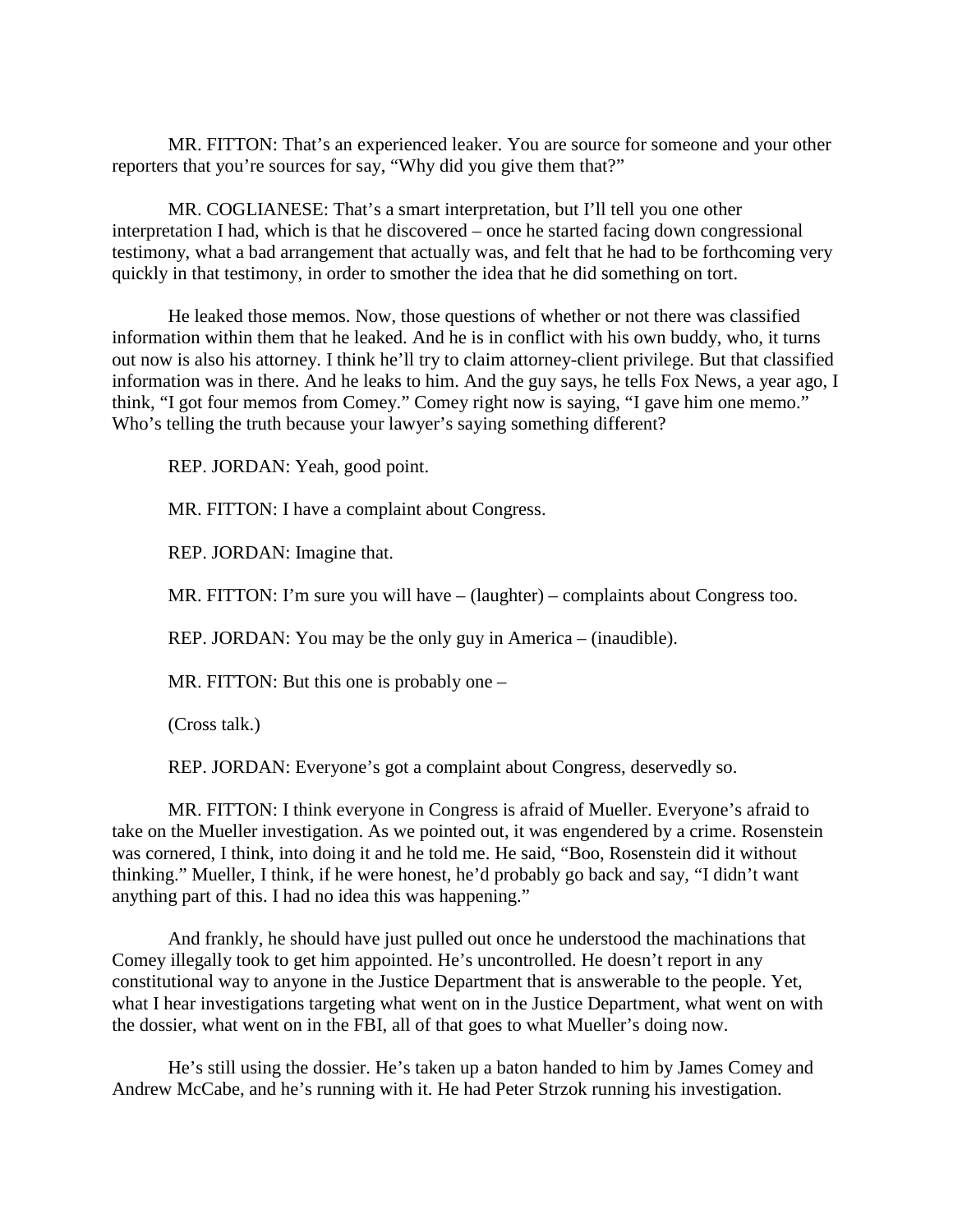Judicial Watch found that his number two, Andrew Weissmann, is an anti-Trumper, who sent an email to Sally Yates, who helped ambush General Flynn, supporting her lawless attempt to thwart the president's agenda in the Justice Department. He got her fired.

He also went to Hillary Clinton's campaign event on the night of the election up in New York. And no one in Congress is providing oversight over Mueller –

REP. JORDAN: We –

MR. FITTON: – and that's why here, in terms of oversight, it is an oversight, it's the Deep State protecting Mueller through these senators who want to make sure he's not fired. I'm just disappointed that there's been a lack of focus at taking on Mueller directly, and whether his investigation should even continue.

REP. JORDAN: I would say this, a lack of focus at getting to when are we going to depose Peter Strzok and Lisa Page? Remember, they had the text message that talks about an insurance policy. They were talking about it in Andy's office, Andy McCabe, criminal referral Andy McCabe. I mean lied four times Andy McCabe. So when Vince talks about being skeptical, heck if you're not skeptical, you're not looking at any of the facts. This is the era where the IRS systematically and for a sustained period of time targeted conservatives for their First Amendment liberties, went after them.

This is the era where the FBI took a dossier, dressed it all up, made it look like legitimate intelligence, took it to a FISA court, and didn't tell the court two things: who paid for it, didn't tell the court that. And then in subsequent renewals didn't tell the court that the author of the document had his relationship with the FBI terminated because he was out leaking to the press, something you cannot do when you're working with the FBI.

So they didn't tell the court those two. When we go to court, we better tell the whole truth, not just part of the truth. So this, if you're not skeptical of all this – I will say this in defense on the Mueller thing. I'm one of the few people who, when Mueller was named, didn't say great things about – now, Mr. Mueller's a good guy and he served our country. But one interaction with Mr. Mueller was back on the IRS investigation –

#### MR. FITTON: I remember.

REP. JORDAN: – when he came in front of the Judiciary Committee – this was six weeks after it was discovered the Internal Revenue Service was targeting people, and of course the president and the attorney general, all say, "This is terrible." And it's the biggest news in the country, the biggest story in the country. And I asked the FBI director in front of the Judiciary Committee, I said, "Can you tell me the lead agent on the case, how many agents you've assigned to the case, and if you talked to any of the victims?" And he said, "I don't know. I don't know. I don't know." And I'm like not exactly confidence inspiring, when this is the biggest story.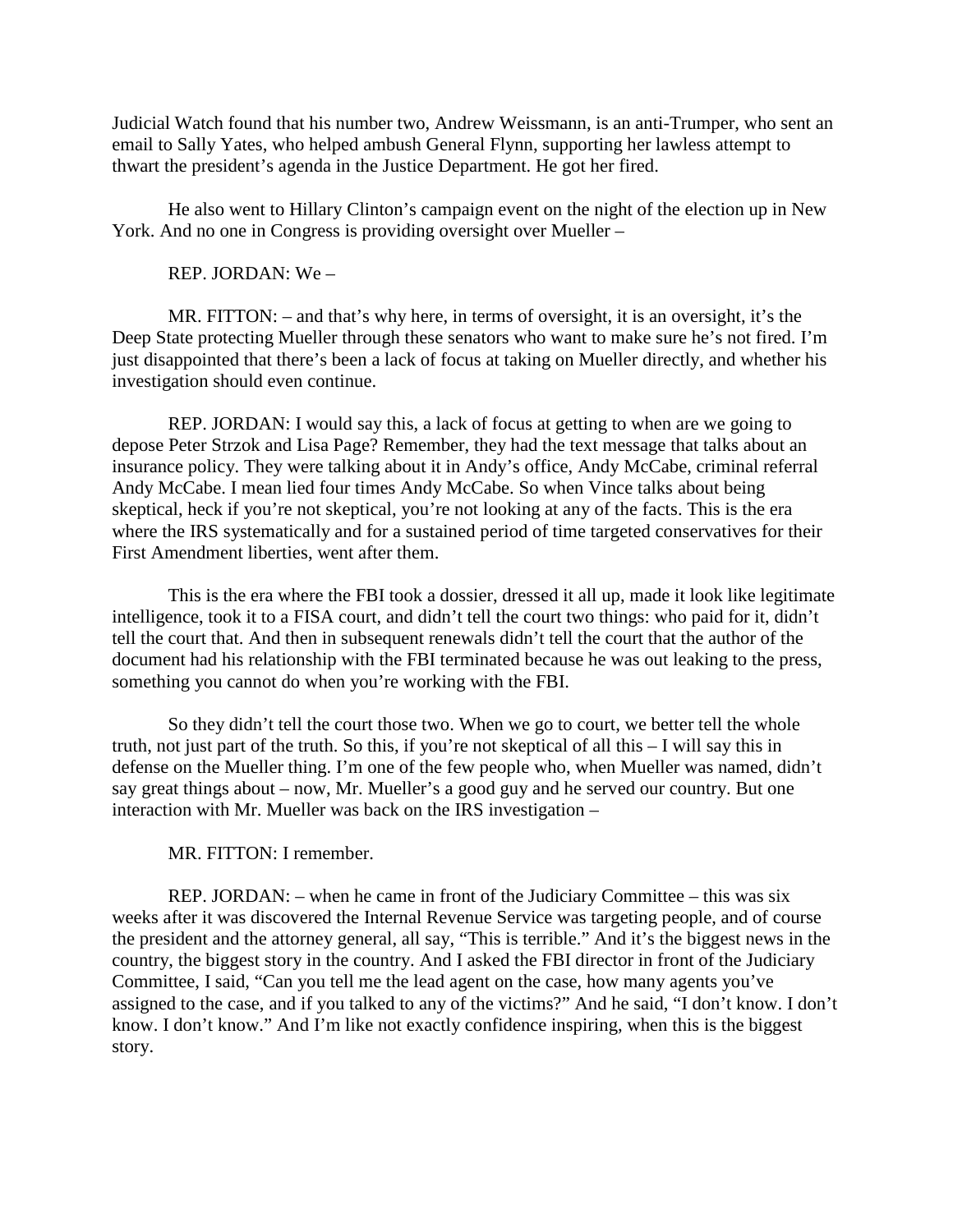So I thought from the get go, my one interaction with Mr. Mueller wasn't great. We'll see how he handles this thing.

MR. FITTON: Well, remember this about Mueller and the IRS, and look, the IRS scandal is part and parcel of the 2016 targeting Donald Trump. You see IRS, the FBI, and the DOJ to target President Obama's political opposition to help ensure his reelection. Now, Lois Lerner worked with Department of Justice public integrity officials –

REP. JORDAN: Yeah.

MR. FITTON: – as we first uncovered and Jim Jordan followed up on this.

REP. JORDAN: Yep.

MR. FITTON: And then we – to figure out ways to prosecute the very groups that Lois Lerner was suppressing. And as part of that discussion, they gave the FBI, under Robert Mueller a one – was it 1.2 million pages of documents? Basically, the FBI –

#### (Cross talk.)

MR. FITTON: The IRS file on every nonprofit, quote, political group in the country. And only after was uncovered by Judicial Watch in Congress that Lois FBI turned over those documents back to the IRS, admitting they didn't have a right to have them. And they may have had them in violation of law. That was Mueller's FBI that was willing to work with Obama's FBI – Mueller's FBI willing to work with Obama's IRS to prosecute the very groups that Lois Lerner was targeting.

No accountability on that, and we expect him to honestly evaluate the agencies that may have engendered this additional misconduct, in 2016. It's just incredible. Now, the FBI, I want you to get more specific on the FBI because we've asked for Comey records, and described the sort of gamesmanship we've been getting in terms of the numbers and how quickly the FBI – because you'll be interested in this, Jim – how quickly the FBI can analyze and process these records.

MR. BEKESHA: Yeah, the one thing I learned today is at least the Justice Department and the FBI is consistent because we asked those same four questions every time we're in court. And every time the judge asked those questions, either us or the judge, they say, "I don't know." They're not willing to tell us how many records there are. How long it'll take? What type of processing it needs to go through? When we start pushing, they say, "Well, I think four or five people are going to need to look at every page. And we can only review 500 pages every month." So if you're asking for 2,000, it's a total of 5,000 pages, you're basically waiting a year.

And that's kind of where we are. We ask for records that were put aside when Comey left, so records that were archived. They have all these files. We highlighted some that we wanted. We were interested in. They came back and they said, "There's probably over 30,000 pages. Can you narrow it down a little?" We said, "Okay." We took a look at them. We'll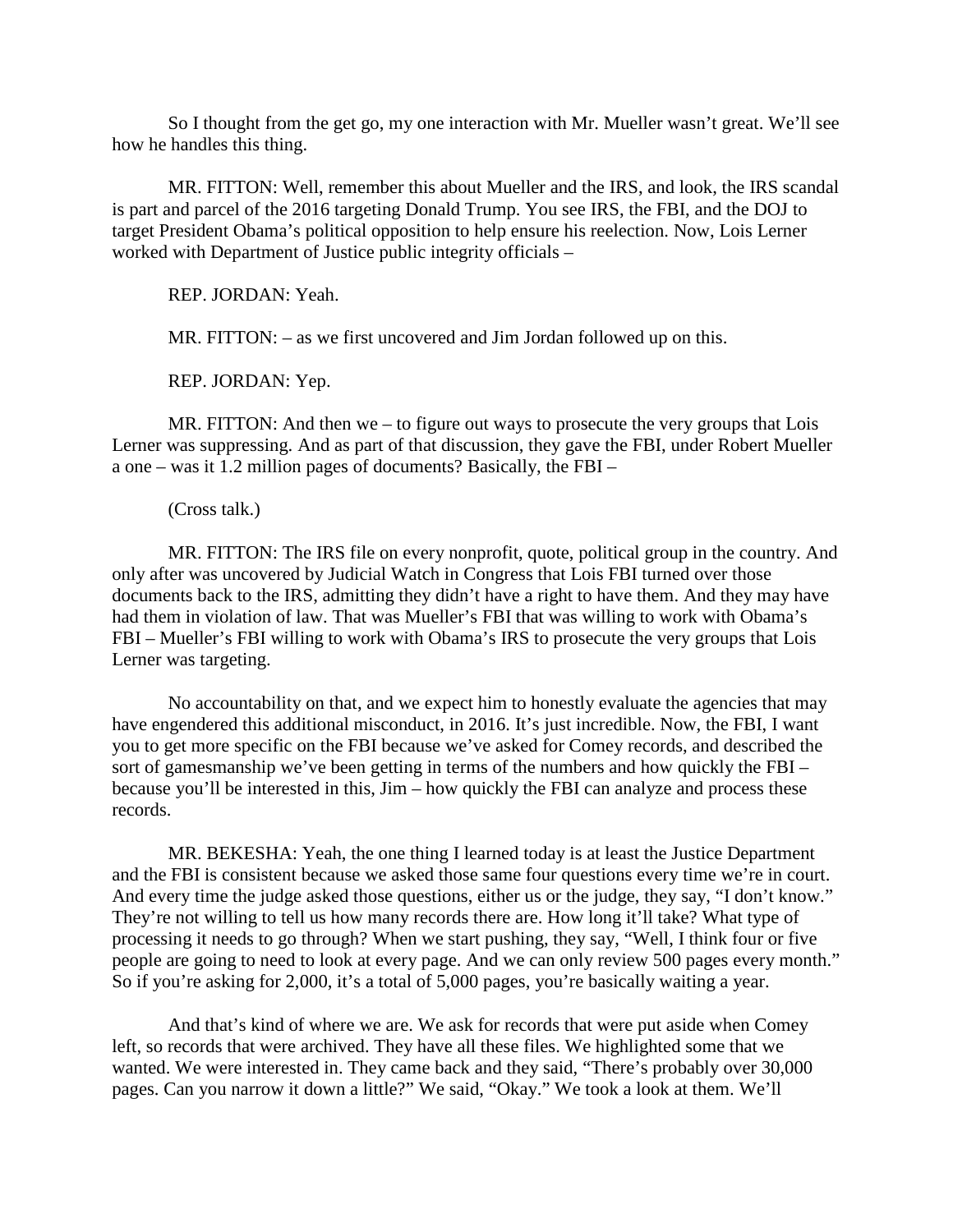probably narrow down to maybe 12,000 or so, something that is really like two banker's boxes. So not really that much paper.

They're still telling us, "Well, it's probably going to take a year, a year and a half to get through all that."

MR. FITTON: Five hundred pages a month.

MR. BEKESHA: Five hundred pages a month. And the courts have accepted this. And now, the FBI is telling us, "Look, we may even have to process your requests slower because we had to take 20 people out to respond to Congress." So they took 20 people out of the FOIA operations to respond to Congress. It sounds like you're not getting the records any quicker either.

So they're just playing games. They're just moving people around to complain to you all that, "All right, we don't have the resources to produce to you." And so they move the resources to us. And then, when we ask, they move the resources to responding to Congress. And it's just game and chip.

And we also have this instance where we know there're Andrew McCabe text messages, so we asked for them. They finished producing all records. They don't produce a single text message. We asked them, "What about the text messages?" They say, "Well, tell the court about it." So now, we're waiting to hear what they're going to say.

Former Director Comey, in his book and on TV, in all these interviews is talking about hundreds of thousands of Hillary Clinton emails that were found on Anthony Weiner's laptop. When they produced those records to us, I think there was maybe 2,000 pages total. So where's the rest? What happened to them? Is Comey lying or is the FBI hiding what was actually found? We don't know. We ask for answers, and they say, "We'll tell you eventually. We'll tell you in court," which means it's going to be six months to a year before they tell the court. We fight back, and then it takes another year for the court to respond. So it's going to be 2020, and we're still going to be fighting over records that if they wanted – if they wanted out there, they would have leaked already.

MR. COGLIANESE: This is so crazy because this means that President Trump will have come and gone by the time you figure out if the government abused his agenda.

MR. BEKESHA: Right.

MR. COGLIANESE: That's it.

MR. BEKESHA: Yeah.

LT. COL. SHAFFER: They want to run the clock out. That's what they always do.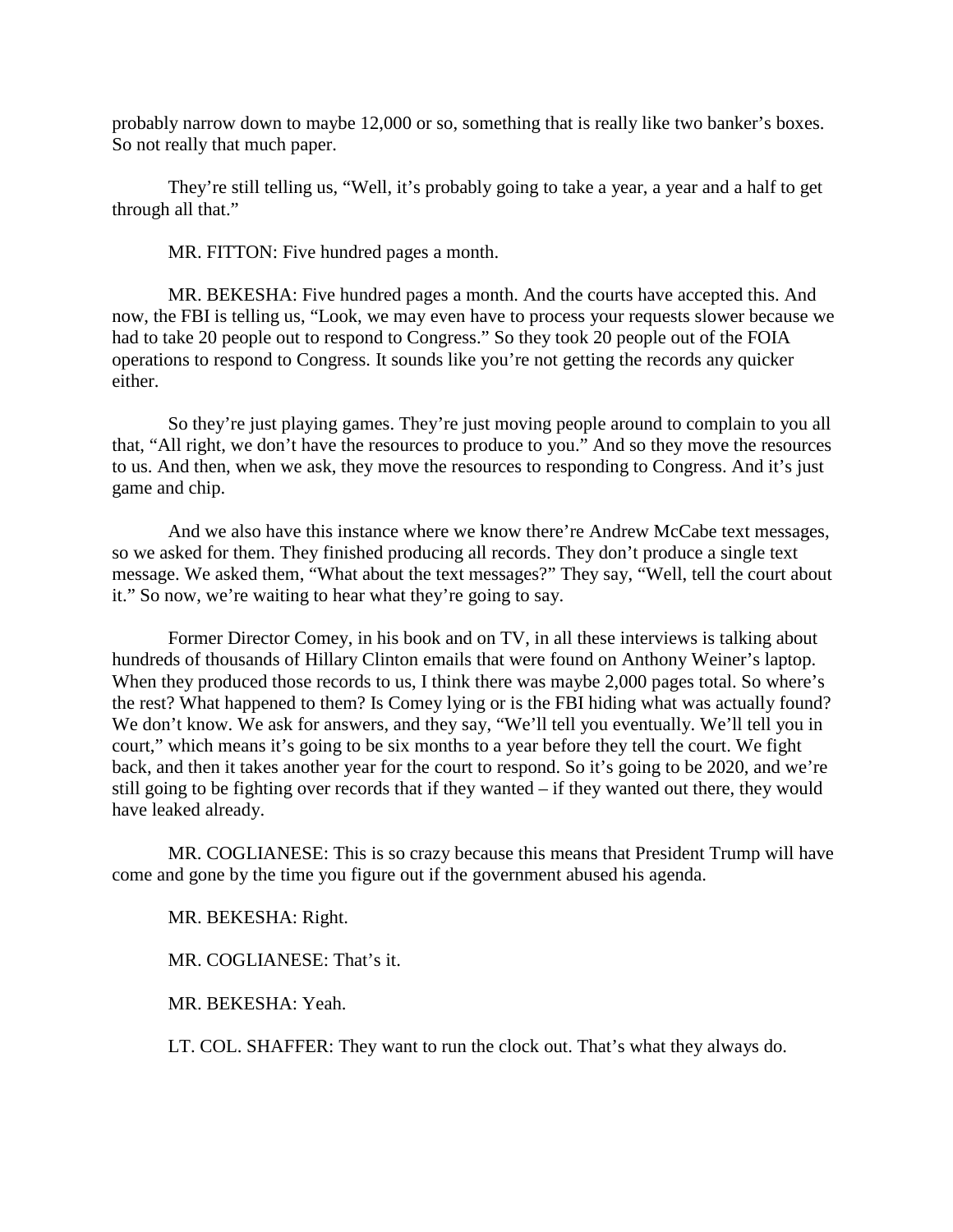MR. FITTON: So speaking of wanting to run the clock out, we're almost out of time. I want you to give folks a heads up as to what to look for over the next few months from what should be happening or what might be happening.

LT. COL. SHAFFER: Very quickly, I think we need to look at James Comey, Jim Clapper, and John Brennan to specifically go after what they did regarding criminal releases of information to the media. Jim, we've always talked about this, the rule of law has to apply to everybody. And as someone who's been through that process of trying to get information cleared, I was a whistleblower, all the hell I went through, we need to encourage whistleblowers to come forward, to talk about what they know, to get around some of this barrage of political extreme bureaucracy countermeasures. And get to the bottom. But I do believe that's where things are going to go, need to go. And I hope they do, so.

MR. FITTON: Vince.

MR. COGLIANESE: Yeah. I think I'd like to see some radical transparency on the part of the government. I think there's enough questions here that in order to restore confidence in the institutions that are demanding it right now, they need to merit it. I think the Justice Department and the FBI especially have to come out and explain themselves on why any of this, including their leadership, got to this point.

I think that – I'd like to get to the bottom of something that we've kind of glance passed a couple of times, and you mentioned, Tony, which is the government's immense surveillance capabilities and why they haven't been useful in disproving a Russia-Trump collusion story. We know from Ed Snowden that there are massive capabilities that the government has – and Tony, you've reiterated them – to surveil the American public and, of course, peoples around the world.

And I harken back to when the president of the United States tweeted about the notion that Trump Tower was wiretapped. And I remember thinking at the time, "Remember when Ed Snowden told us that was true of every American?" And how much, how much incredulousness the press gave the president on that very question? It's like they weren't even alive for Ed Snowden. Like, what had happened in those few short years? Well, Donald Trump became president. The politics changed. So therefore the things that we admit are uncomfortable and untrue change as well.

So I think I'd like to see, of course, this story develop in such a way that the press is going to be publishing immeasurable corrections over the course of the next six months. I'd like to see that.

### MR. FITTON: Jim.

REP. JORDAN: Yeah, I would just say, going back to where I started, not one single individual who's making it so difficult for us to get this information, not one of them ever had their name on a ballot. None of them are directly accountable to the American people. They elect us. They can throw us out every two years. That's a good thing. So there's where the checks and balances are supposed to be. And if there was one individual I would point to I want to talk to,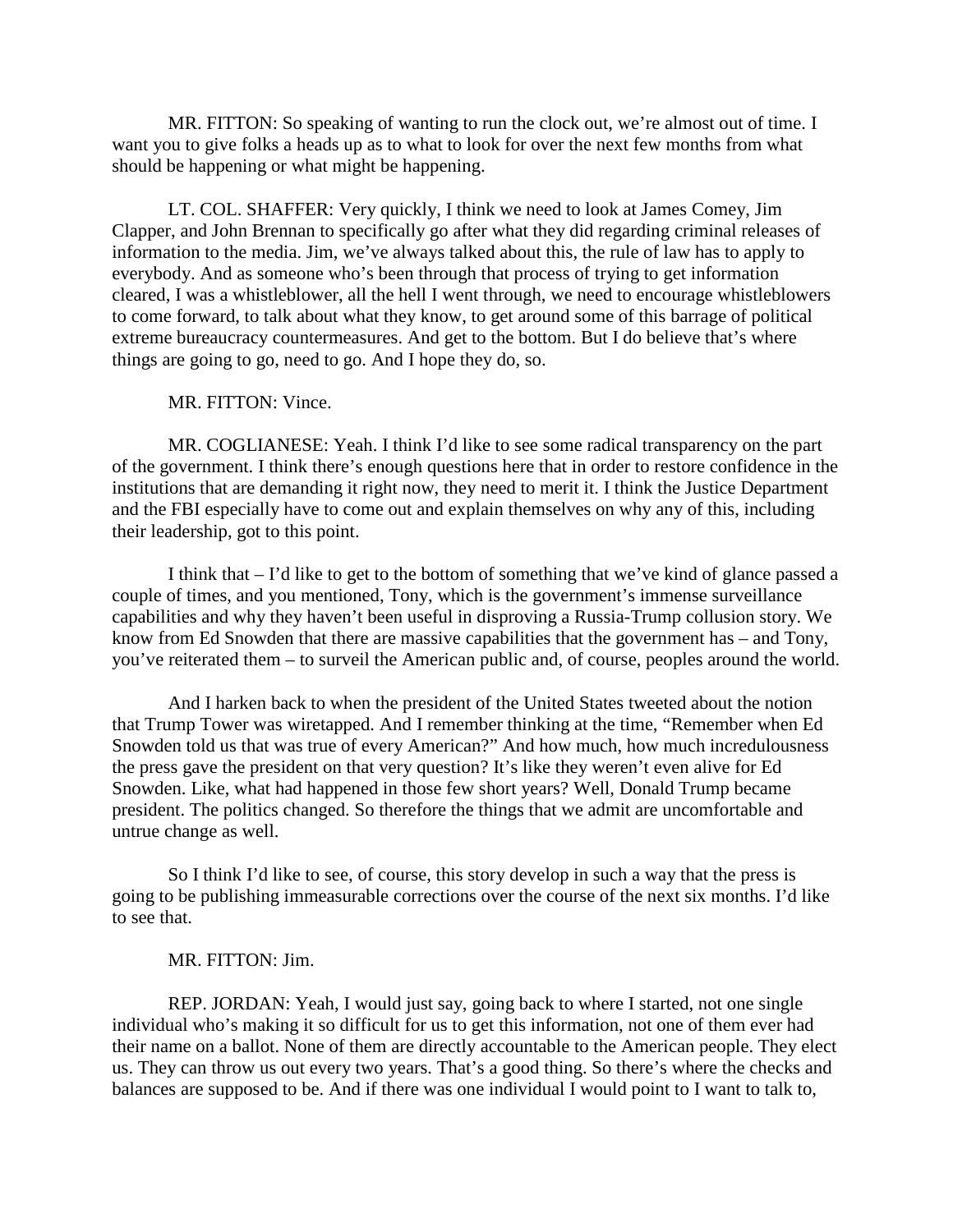who I think demonstrates how bad this process is, the guy is Peter Strzok. He's the guy who ran the Clinton investigation, interviewed Mills, interviewed Abedin, interviewed Secretary Clinton. He's the one who helped change the letter, the exoneration letter from gross negligence criminal standard to extreme carelessness.

He is the one who launched the Russia investigation. He's the one we got all the text messages on, where we see the arrogance this individual has, where he talks about Trump should lose 100 million to zero. Talks about the insurance policy that they discussed in the Andy McCabe's office. So that's something we got to do. I think Peter Strzok is a key individual we have to bring in. We have to depose him, ask him all kinds of questions. But it's a lot easier to do that if you first have the information, the documents in front of you, so you can best prepare for that kind of deposition.

MR. FITTON: Get all the text messages, yes.

MR. BEKESHA: Absolutely. I'm going to be hopeful. I think like we saw with the Clinton email scandal, the courts eventually came around. The courts realized they had enough of this. They didn't like the games the government was playing and the records were released a little bit quicker. We were able to take some discovery and find out some answers. So I'm hopeful that the courts are going to see all the leaks, here, with everything that's coming out, but that isn't being provided to the American public, and say, "It's enough." And say, "It's time for the records to be released.

And I'm hopeful that Congress will use its subpoena power, use its contempt power and force these records out because otherwise we're just going to have a bunch of leaks and we're not going to know the full story.

MR. FITTON: Well, we've been told repeatedly there are 27 leak investigations by the Justice Department. I'd like to see how those leak investigations turn out, at least the McCabe leak investigation. Will that be pursued criminally? Will James Comey be pursued criminally? Will he have to use the defenses he used for Hillary Clinton to defend his own mishandling of classified information? And I'm really interested to see where this IG report's going to come out on.

I would borne everyone, I expect there'll be interesting information in any IG reports that come out of the DOJ looking to any of these issues, but in my experience, IG reports are both exposés and cover-ups. And so to the degree they're exposés, we should use that to follow up. To the degree they're cover-ups, we should recognize that there still will be more work to do, even after IG reports are issued.

And along those lines, you can always count on Judicial Watch to be asking all the questions that you're concerned about for the Freedom of Information Act, educating people about what we find and going to court, federal court, where Congress is rarely, and where the media fairly isn't often enough to get the government accountable to you about what it's been up the last few years. And if you like or dislike Donald Trump or like or dislike Hillary Clinton, we